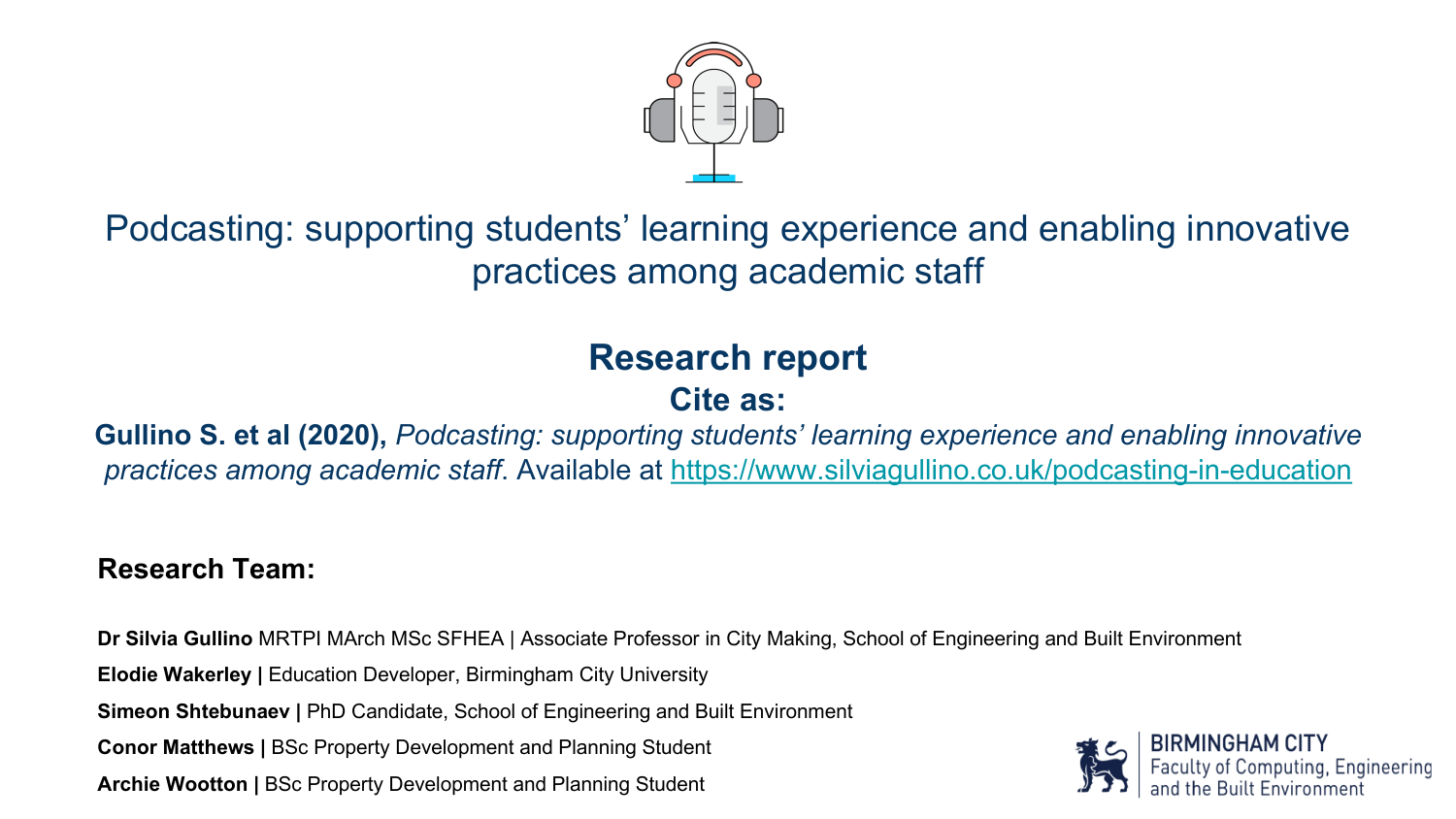### **Contents**

| <b>01.</b> Introduction                                             | $\overline{4}$ |
|---------------------------------------------------------------------|----------------|
| <b>02.</b> The rationale                                            | 6              |
| <b>03.</b> A note on the methodology                                |                |
| <b>04.</b> What is a podcast?                                       | 8              |
| <b>05.</b> How podcasts in HE feature in existing literature        | 9              |
| <b>06.</b> Important features for a successful podcast              | 11             |
| <b>07.</b> How podcasts fit in the student learning experience      | 12             |
| <b>08.</b> How to produce a podcast                                 | 13             |
| <b>09.</b> How to record a podcast                                  | 14             |
| <b>10.</b> How to publish and disseminate and episode of a podcast  | 15             |
| <b>11. Conclusion</b>                                               | 16             |
| <b>12. Contact details</b>                                          | 17             |
| <b>13.</b> Main references                                          | 18             |
| <b>Appendix</b> - From recording to publishing an episode in detail | 20             |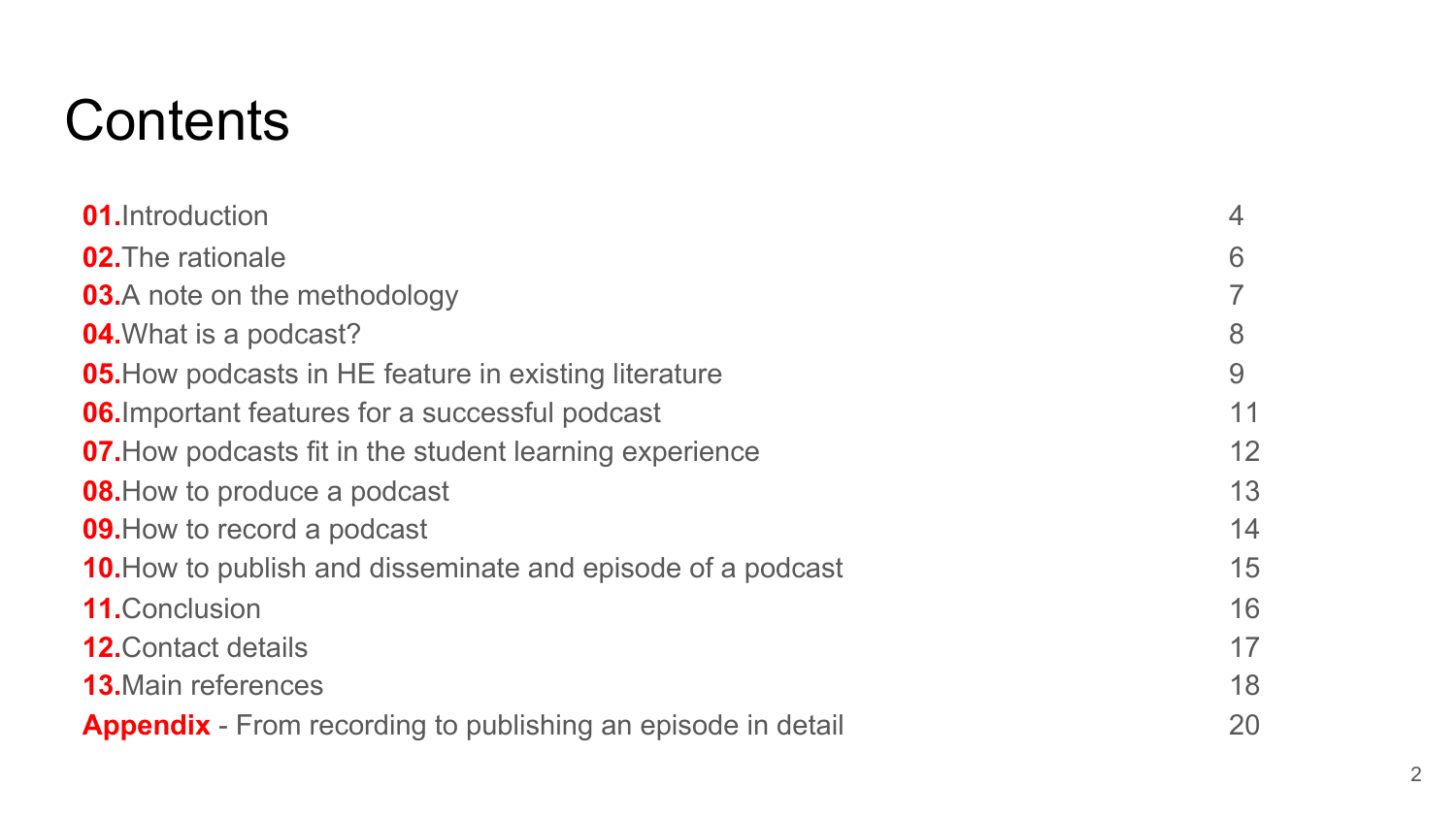### Acknowledgments

This research project has been carried out in the Summer 2020, while slowly re-emerging from Covid-19 lockdown restrictions. It was carried out with funds and support from the Faculty of Computing, Engineering and Built Environment. The project has been an opportunity to work across disciplines (planning and education) and involve two undergraduate students from the MPlan/BSc Property Development and Planning who enthusiastically assisted us throughout all the phases of this project. This project offered the opportunity of involving students in investigating other students' experience through research-based learning. Students, acting as research partners in the project, became producers of knowledge, rather than just recipients, through their active engagement with the project.

A big thank you to:

- the final year Property Development and Planning students who took part in the research workshop and shared their experience of developing an episode podcast for a module ran in pre-Covid;
- Sam Stafford from the 50 Shades of Planning Podcast for sharing his own experiences as town planner and podcaster
- Dr Niccolo' Granieri from the Digital Media Lab of the School of Computing for supporting us in the development phase of the podcasts and offering some of his own music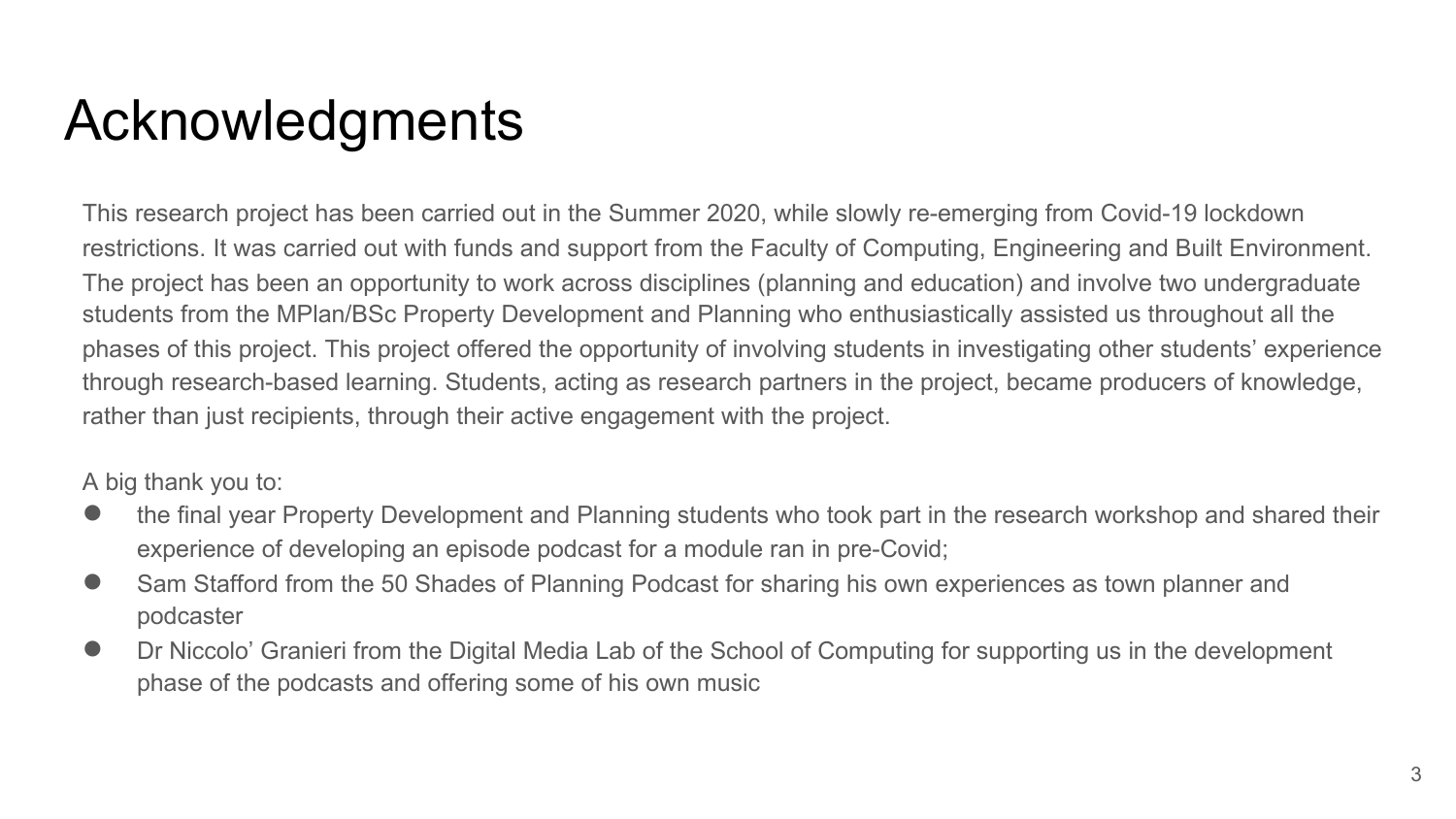### **01.**Introduction

The recent Covid-19 lockdown has forced lecturers to rapidly shift their teaching and modules/courses content online. While the complexity and the effectiveness of such transition is still the object of discussion and reflection, the online switch has also offered interesting opportunities to rethink how to reconfigure blended learning (online/offline, synchronous/asynchronous, and active/passive methods) in order to ensure effective and creative students' experience and discuss new practices across different academic communities.

In light of developing online learning as result of possible lockdowns and/or restricted access to the University campus, it is important to rethink how to enhance online students' learning experience, how lecturers can enthuse students through a range of learning activities and how to use technology to facilitate an interactive dialogue between students and lecturers (Campbell, 2005; Salmon, 2008).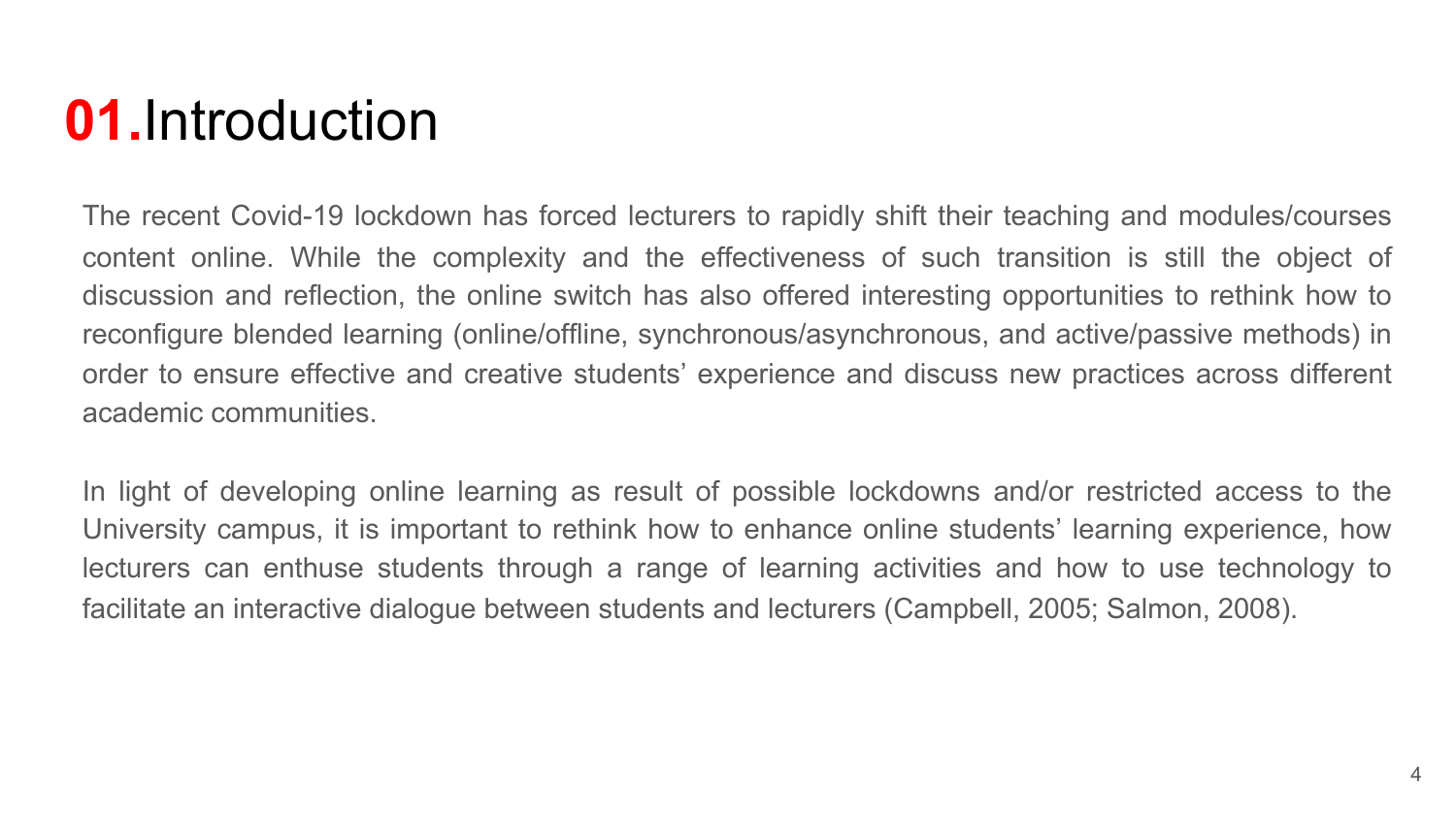This research project drew upon the experience of a final year module (BNV6124 Drivers of Change) taught pre-Covid lockdown within the BSc Property Development and Planning (PDP) course, in which podcasting was used as both a teaching and learning method and as a form of interactive assessment (student-generated podcasts). Having not experienced the inclusion of podcasting in their academic learning before, its use enthused and inspired students and the module resulted in high level student satisfaction.

By involving such cohort of Property Development and Planning final year students acting as co-creators of knowledge, this research aimed at (1) critically exploring their podcasting experience within the BNV6124 module and the benefits of generating podcasts; (2) exploring their educational potential and encouraging a more systematic use of podcasting in CEBE (teaching, learning and assessment).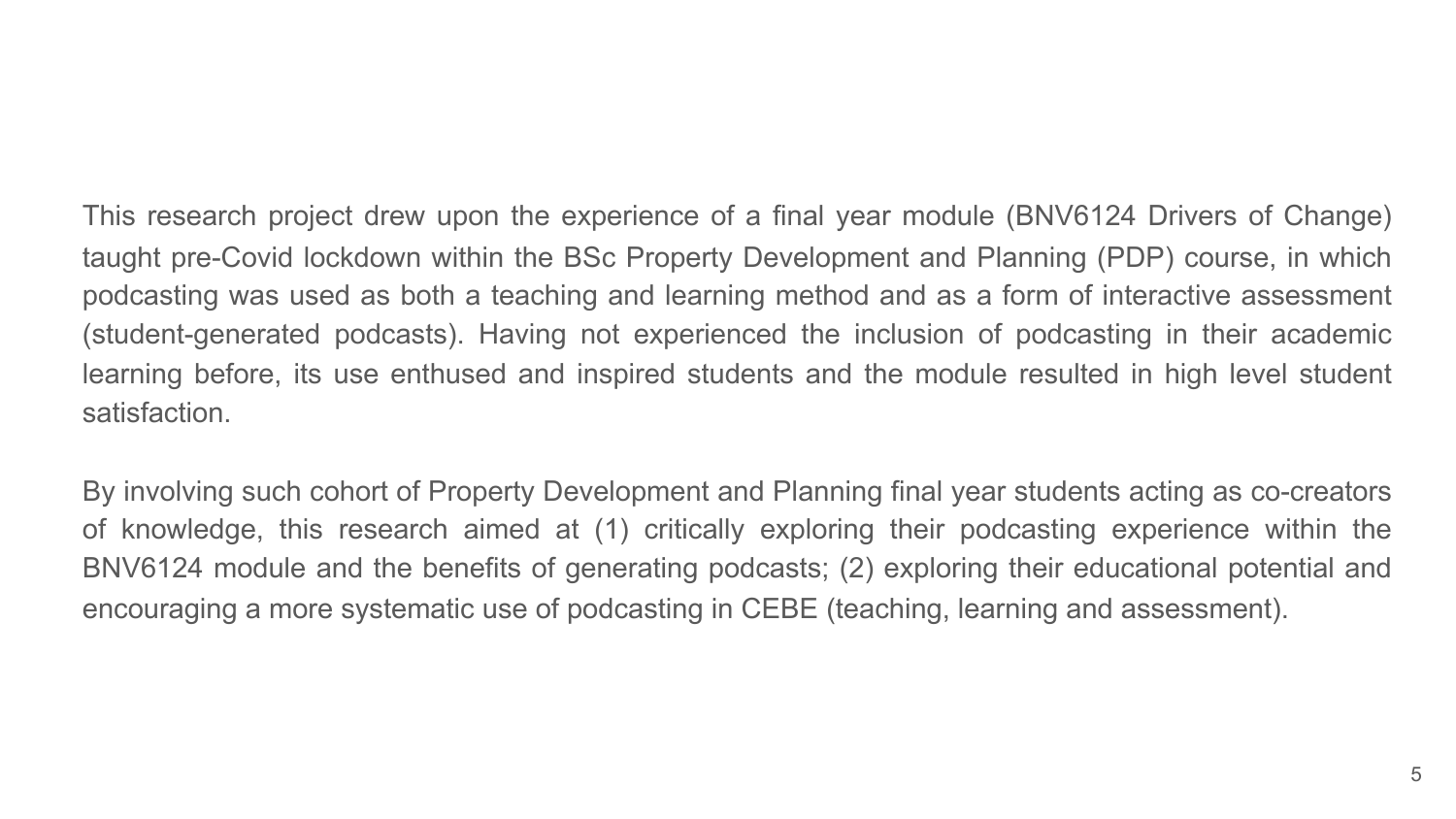### **02.**The rationale

The rationale behind focusing on podcasting in education is multi-fold:

- 1. It is an innovative, time-efficient form of communication and can be a great alternative to deliver teaching/research content;
- 2. From being used mainly recreationally, podcasting has gained popularity in education. Yet as a form of interactive assessment it has not been widely used.
- 3. It can support students carrying out a significant part of their studies online, as it enables asynchronous learning anytime (students can access podcasts from their mobile phones) and it meets students' different needs in terms of learning (Ng'ambi & Lombe, 2012);
- 4. If considered as part of assessment, the technology requested for students to generate podcasts is simple: mobile phones or tablets and an easily accessible software;
- 5. There is a discipline gap: podcasting has gained great popularity yet there is limited offer of planning focused podcasts (Fifty Shades of Planning, 99 Percent Invisible, Curbed's Nice Try, Monocle 24: The Urbanist).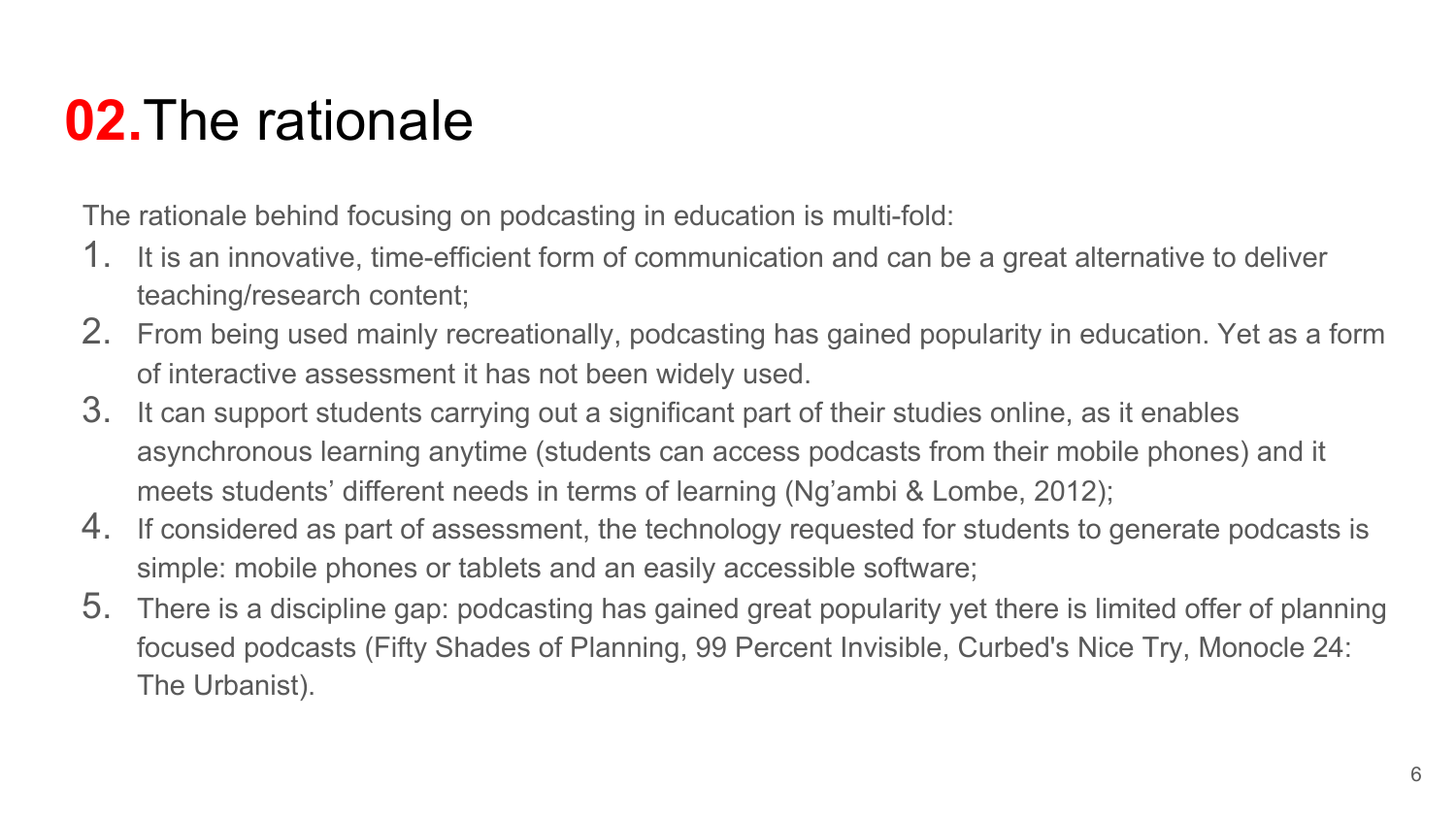## **03.**A note on the methodology

The field research for this project was undertaken online using Microsoft Teams. At the core of the investigation were two intertwined questions:

(a) What **podcast format** can best support students in their learning? (b) What **learning activities and support** do students need to generate podcasts as a form of assessment?

Methods included:

- 1. Desk research
- 2. Online workshop involving final year planning students to gauge their experience of the teaching method, learning outcomes and assessment (pre-lock down module)
- 3. A seminar with a consultant expert in planning related communication via podcast

The project underwent Faculty Ethical approval.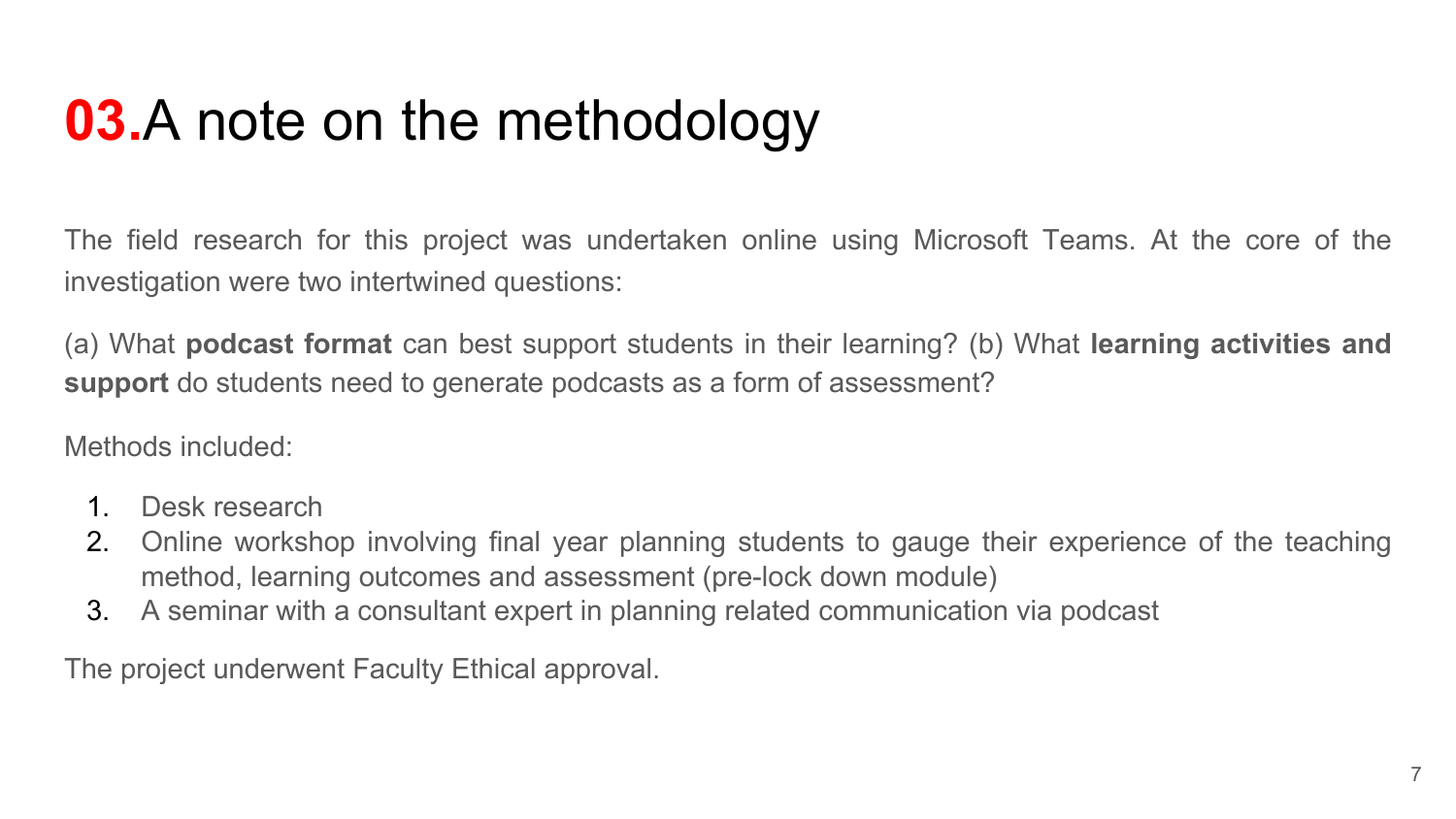### **04.**What is a podcast?

An audio transcription of information that can be downloaded and played anywhere and anytime.

Main features:

- **1. Simple technology** to generate podcasts: mobile phones or tablets and easily accessible software
- 2. Easily **downloadable** on smartphones
- 3. Engaging in **innovative** content (topics/series)
- **4. Portable**, as on smartphones, and therefore very accessible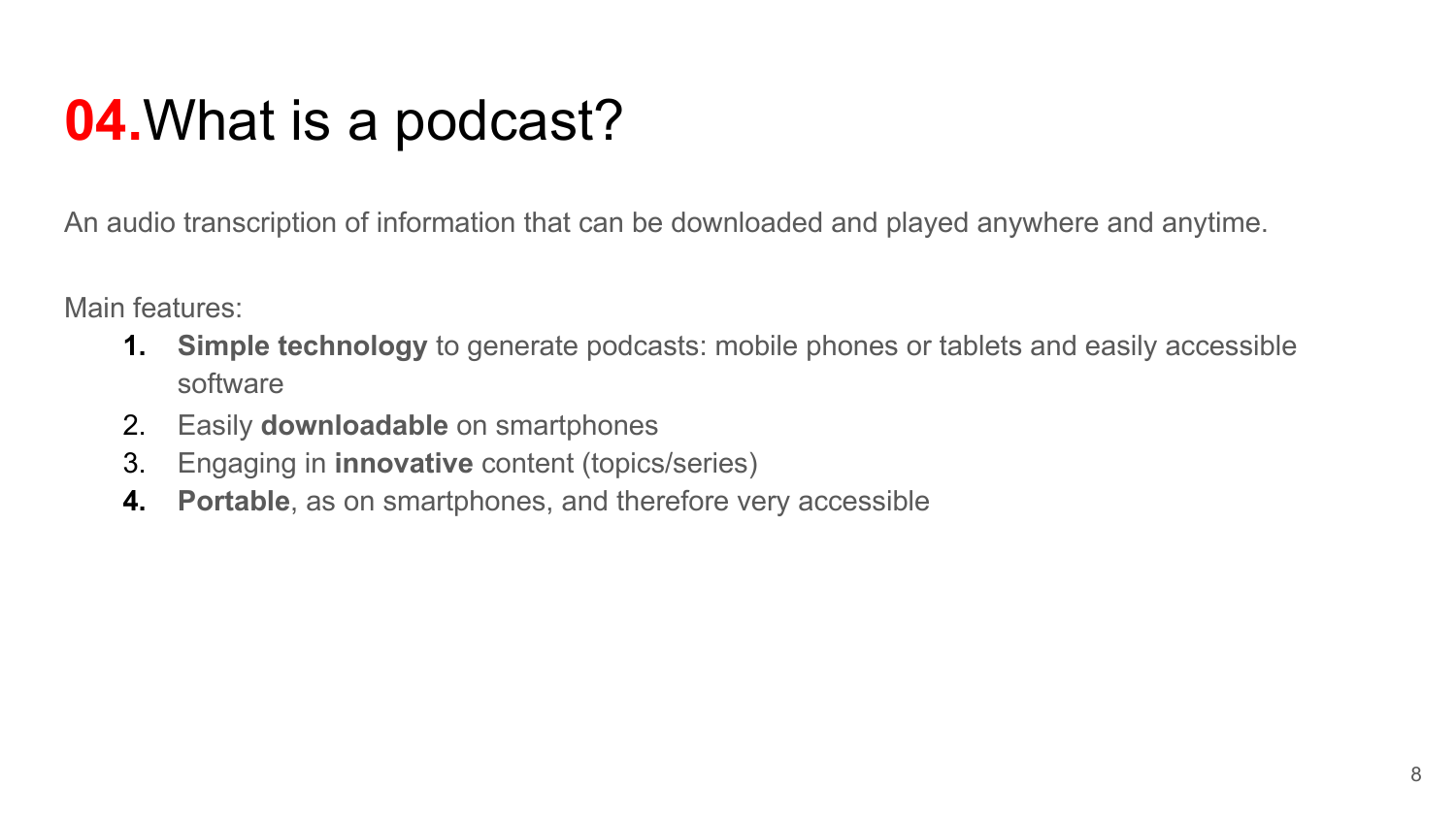### **05.**How podcasts in HE feature in existing literature

When did the use of podcasting in HE emerge?

- 1. Growing popularity of podcasts in Higher Education since early 2000s
- 2. Internet-based education technologies have seen great development in the last 10-15 years
- 3. Rapid evolution of easy technology to listen to and develop podcasts (a smartphone and an app)
- 4. Flexibility for students to learn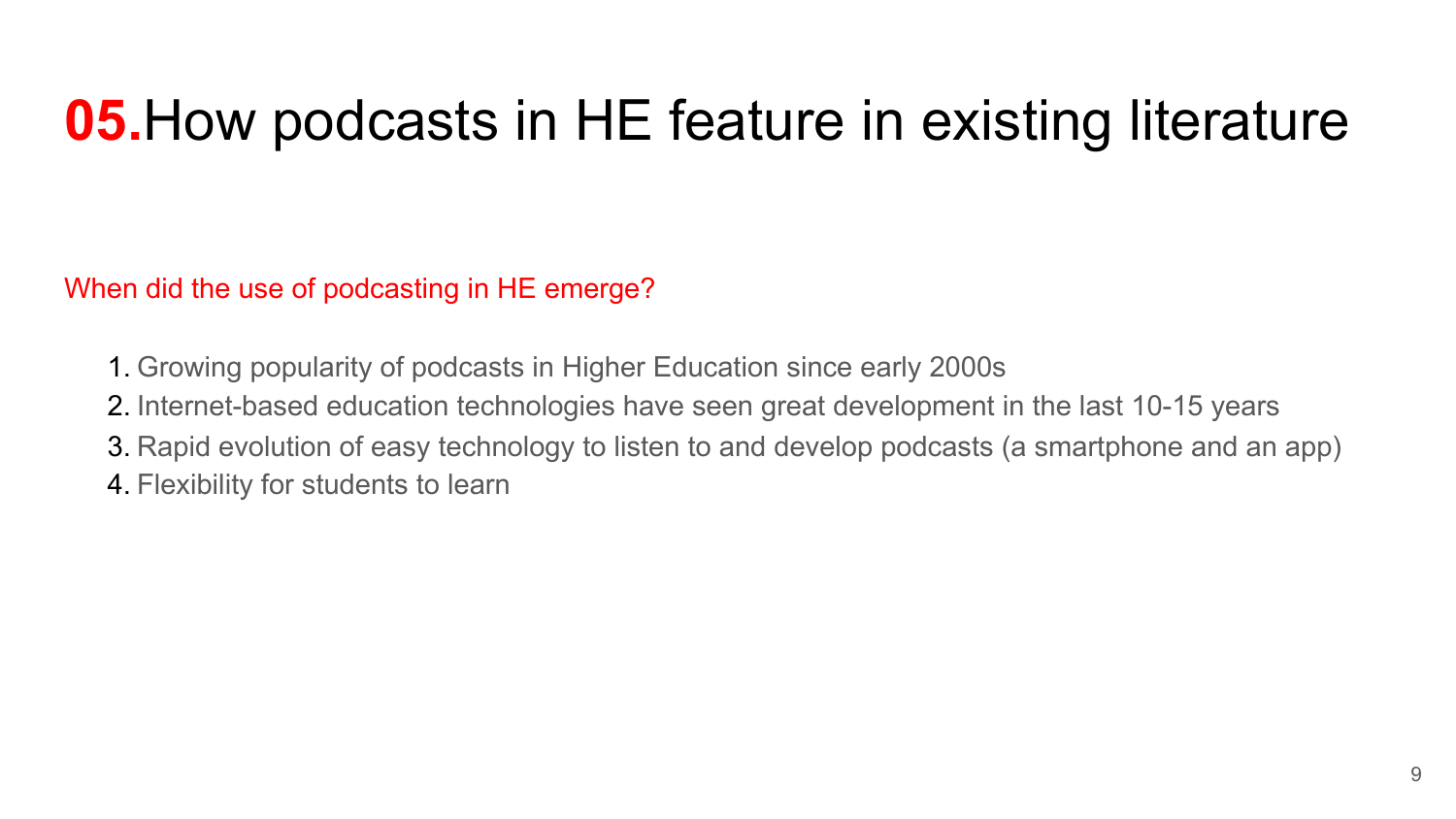#### How could podcasts be used in education?

- 1. To introduce a new topic (pre-sessions) or review/consolidate an old one
- 2. To supplement/enrich traditional learning styles
- 3. To be used as an active learning tool (embedded in other engaging activities)
- 4. To involve and record conversations with guests (regardless of where they physically are)
- 5. To encourage students to produce their own podcasts (as an assessment, it is not much common yet)

#### What disadvantages/risks?

- 1. Solitary learning experience and passive learning (no opportunity to ask questions and/or receive feedback)
- 2. Students seeing podcasting as form of entertainment and not education 10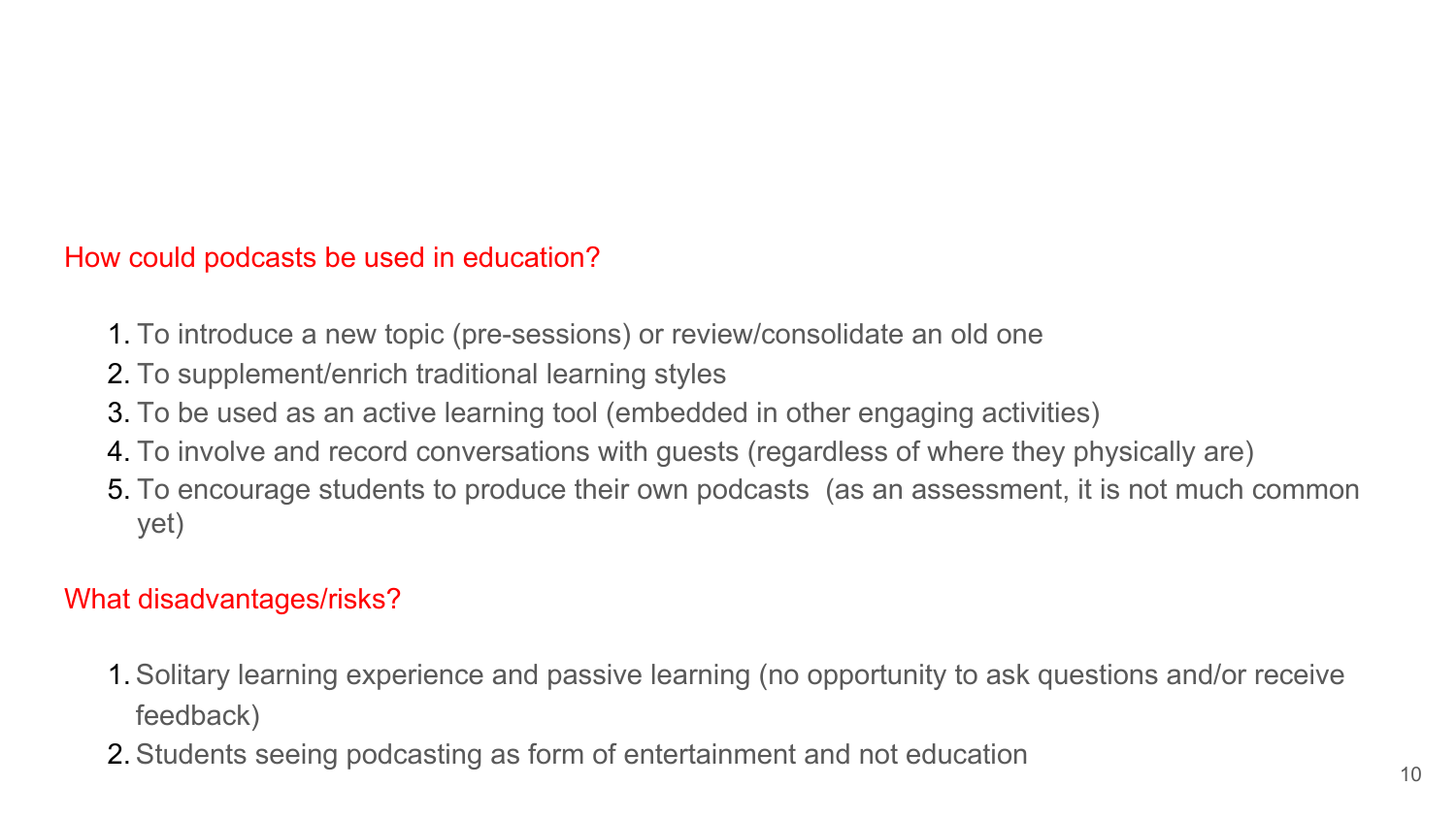## **06.**Important features for a successful podcast

Based on reviewing a series of podcasts on planning/design/architecture (e.g. Bartlett Planning Podcasts, 50 Shades of Planning, Isn't That Spatial, The Planning Brief) and the workshop with students, the key features of an engaging podcast in HE are:

- Length: 15-20 minutes to engage with audience and their attention
- **High quality recording:** clear audio and negligible background noise
- **Well-defined structure**:
	- 1. An introduction with key elements of the podcast, i.e. topics, professional/academic guests
	- 2. Pre-arranged topics to discuss with all participants, but not script-reading
- **Definition of a distinctive style:** e.g. open and conversational or more formal with questions and answers
- **Interactivity** to increase active engagement with the podcast (e.g. involving audience to raise questions or link episodes to students' activities/projects)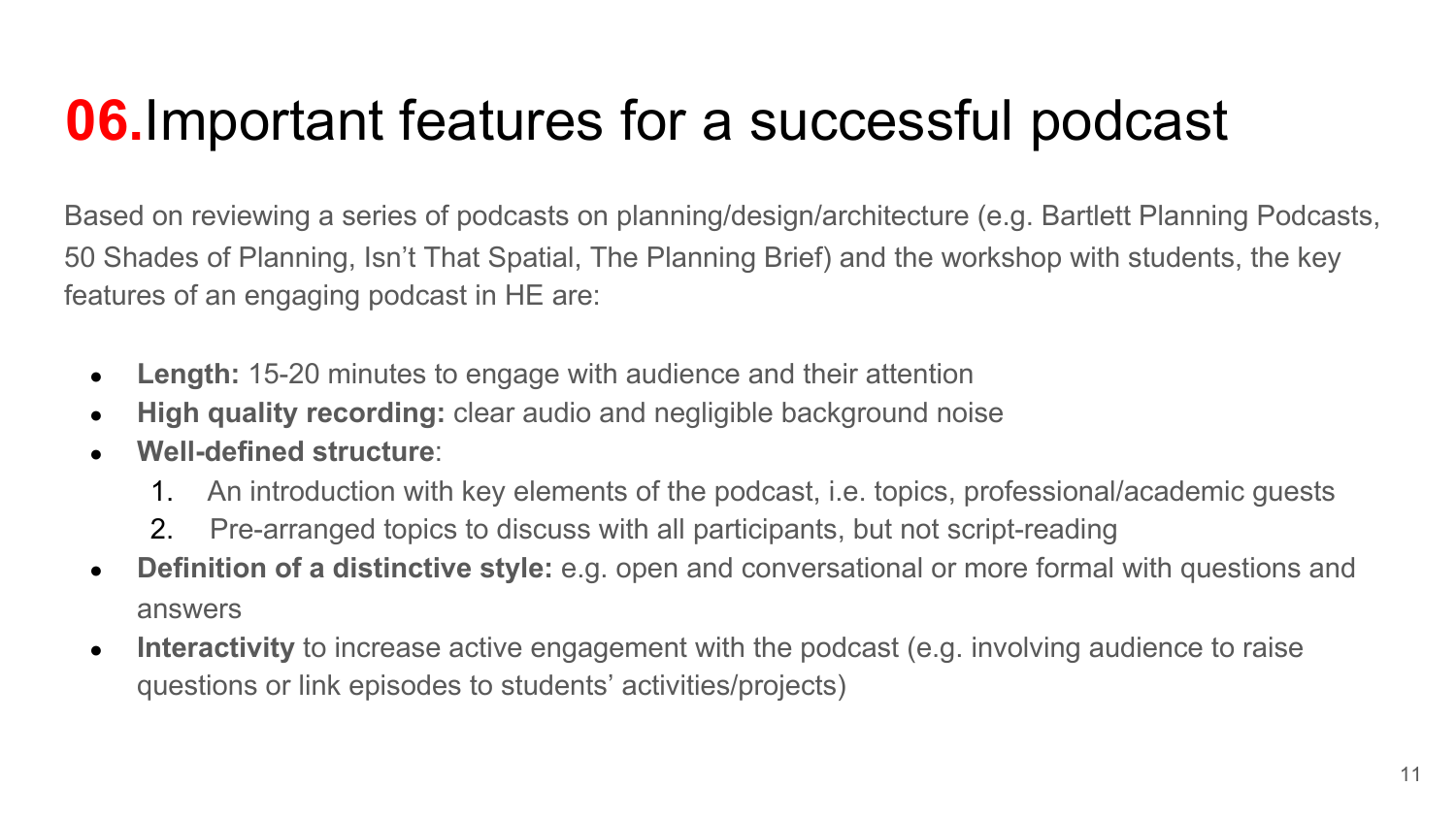# **07.**How podcasts fit in the student learning experience

Workshop with final year Property Development and Planning students held on the 24 August 2020:

*"Innovative, podcasts hadn't been a feature of Uni assessments prior to this module. Using podcasts did offer some unique challenges in terms of structure, flow, and line of questioning. However, I did value this, because if the assessment was another bog standard "write an essay with an intro, research, findings, etc", I don't think I'd have engaged with the topic or material anywhere near as in-depth"*

"[Podcasting] *is new but familiar as everyone has had conversations before! It was not intimidating. Working on a podcast allowed not to focus on word count. It felt it allowed us to go more in depth into a chosen topic, as there was no concern over words count. It was also less fragmented compared to work on a (group) assignment like an essay"*

*"It felt natural in terms of how the conversation flowed, and whilst we were working to a time limit, it definitely gave the chance to explore the topic"*

*"It is very important to choose a topic as it allows you to feel more passionate about"*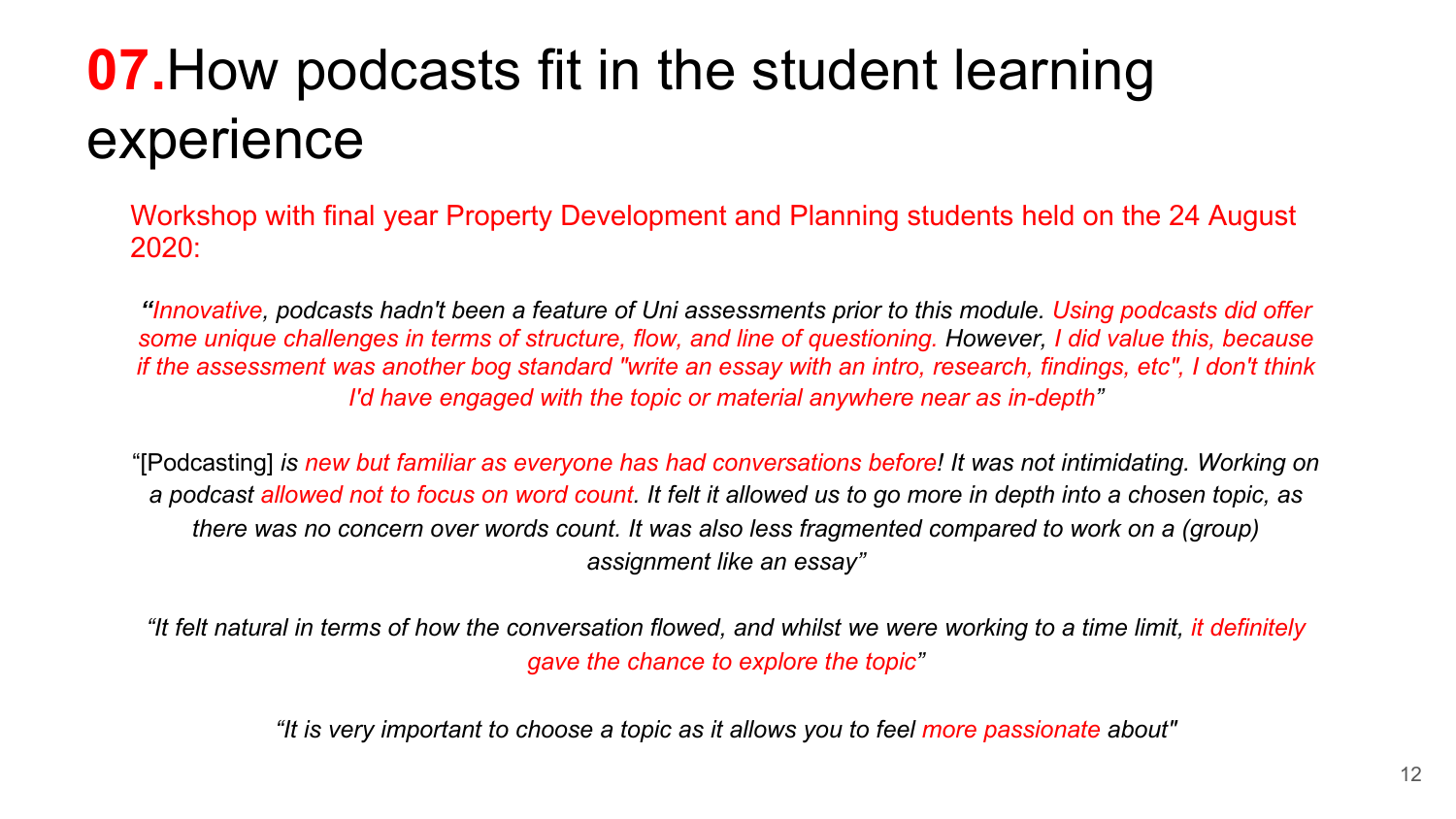### **08.**How to produce a podcast

Identified three major stages in the production of a podcast. We looked to using low tech solutions such as a phone or a laptop, easily available to academics and students. Software-wise, we looked to Anchor app as a recording, editing and dissemination tool, for it is free to use and available on both mobile and desktop.

#### **Pre-recording**

- Decide on format and method of recording.

- Provide a skeleton structure and nominate a host.

- Download and install latest software and register as required.

#### **Recording**

- Make sure you have suitable hardware and internet connection.
- Make sure you have suitable environment to record.
- Do not be afraid to make mistakes as you can edit those.

#### **Editing and Dissemination**

- You can edit different types of raw audio files using Anchor and add sound effects.
- You can re-record segments.
- You can download the final edit, or disseminate on online podcast hosting platforms.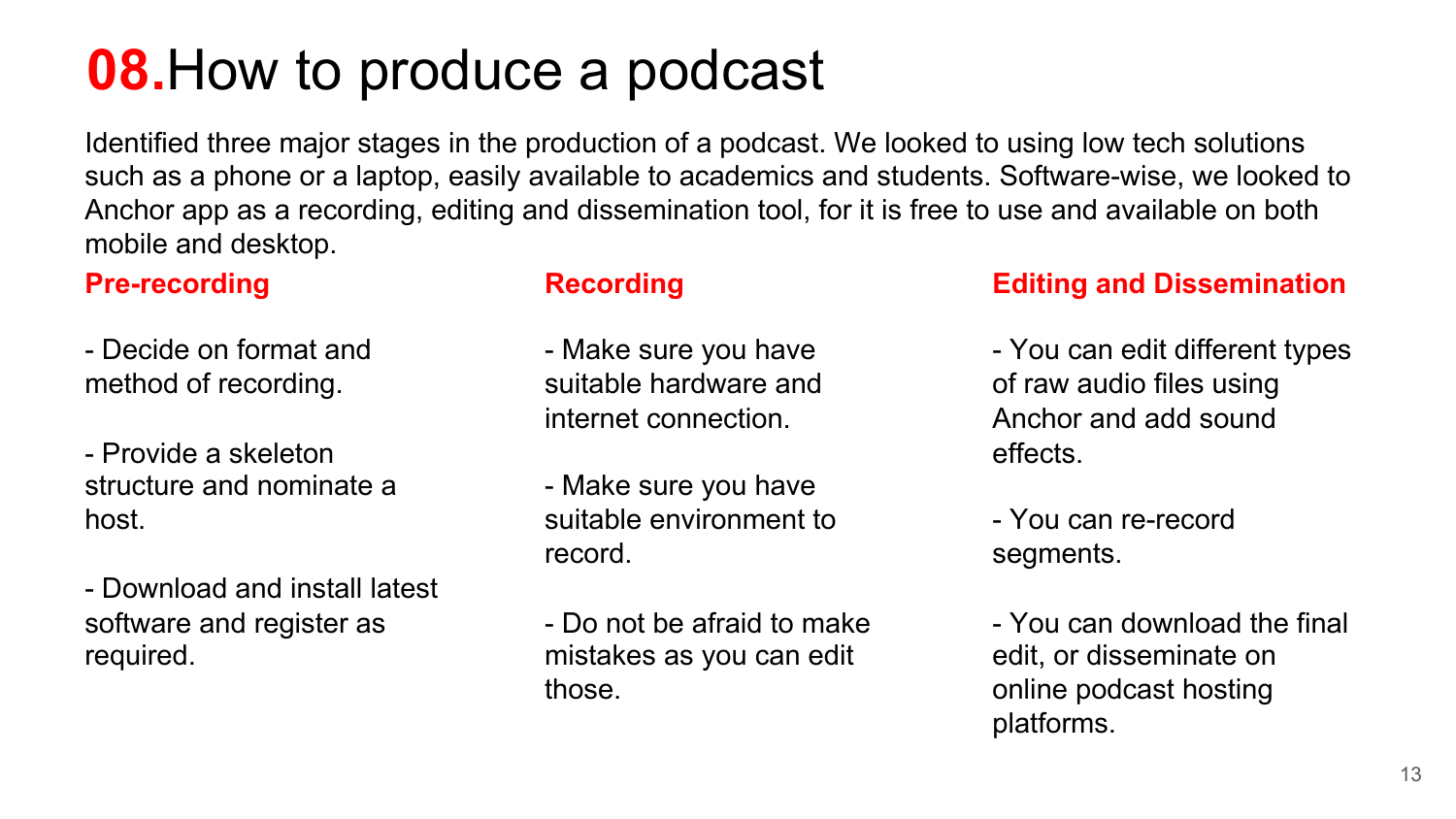# **09.**How to record a podcast

Tested three different workflows suitable in the academic context.



Suitable if recording alone, or in person with others.

- Make sure to record in a suitable environment.
- Use the main functionality of the app and flag any bits to reedit.
- Easiest format to achieve, but dependent on physical attendance.





- Use Anchor's remote recording functionality to invite participants.
- Best for single guest.
- Highly dependent on skilled host and pre-recording arrangements.





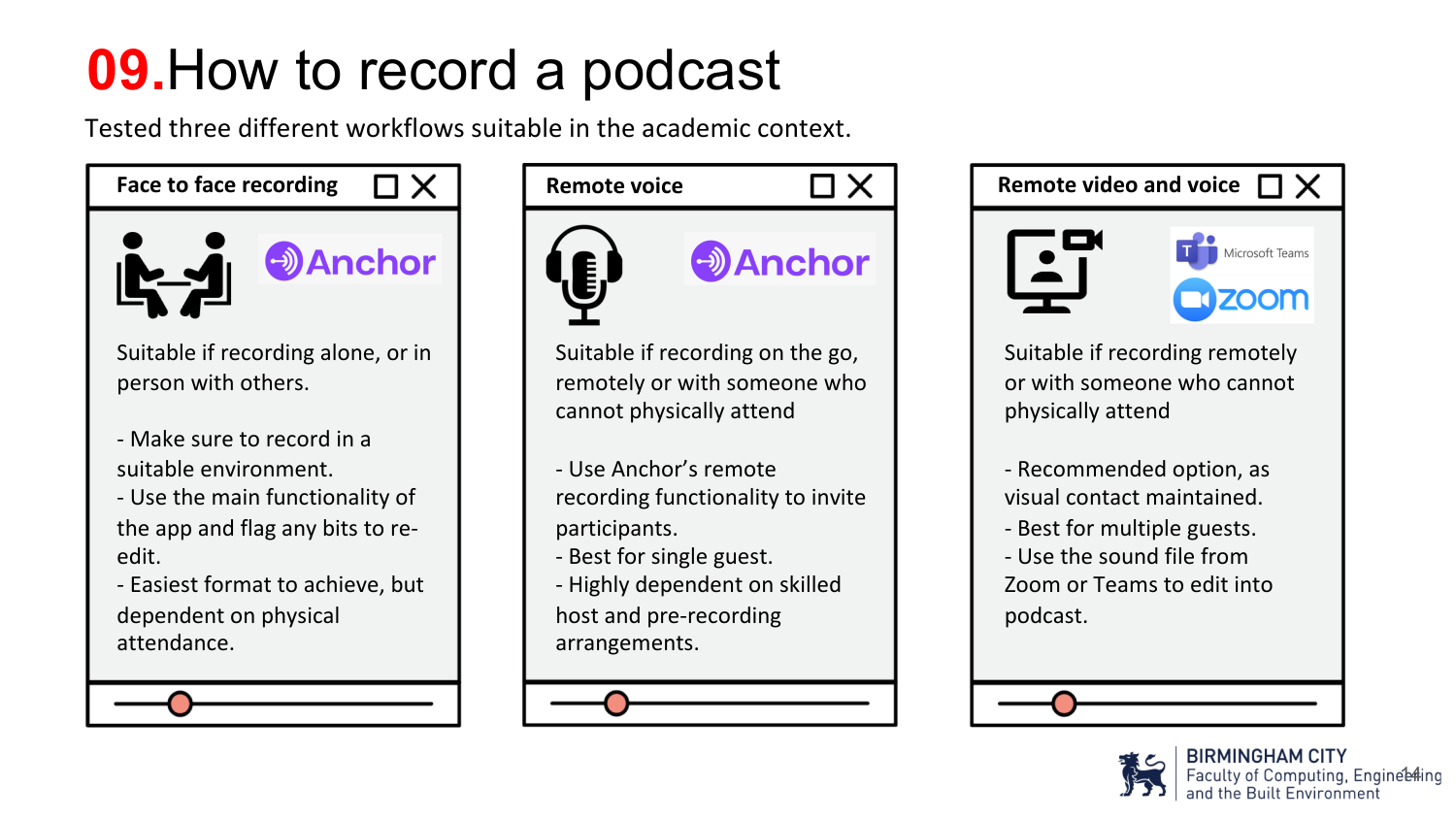# **10.**How to publish and disseminate an episode of a podcast

- 1. Use the Anchor app to distribute online
- Once you finished editing, click publish button. This will publish the episode online at all major podcasting platforms such as Google Sounds and Apple Podcasts
- It will also generate a public link that you can share with students via Moodle.
- 2. Using the Anchor in-browser option to generate audio file
- Once you have finished editing, click publish button and download episode. This will download a published episode as a standalone audio file.
- Upload the audio file to Moodle for students to listen to your podcast episode.
- 3. Using the original audio file
- Upload the audio file from Zoom to Moodle for students to listen to your podcast episode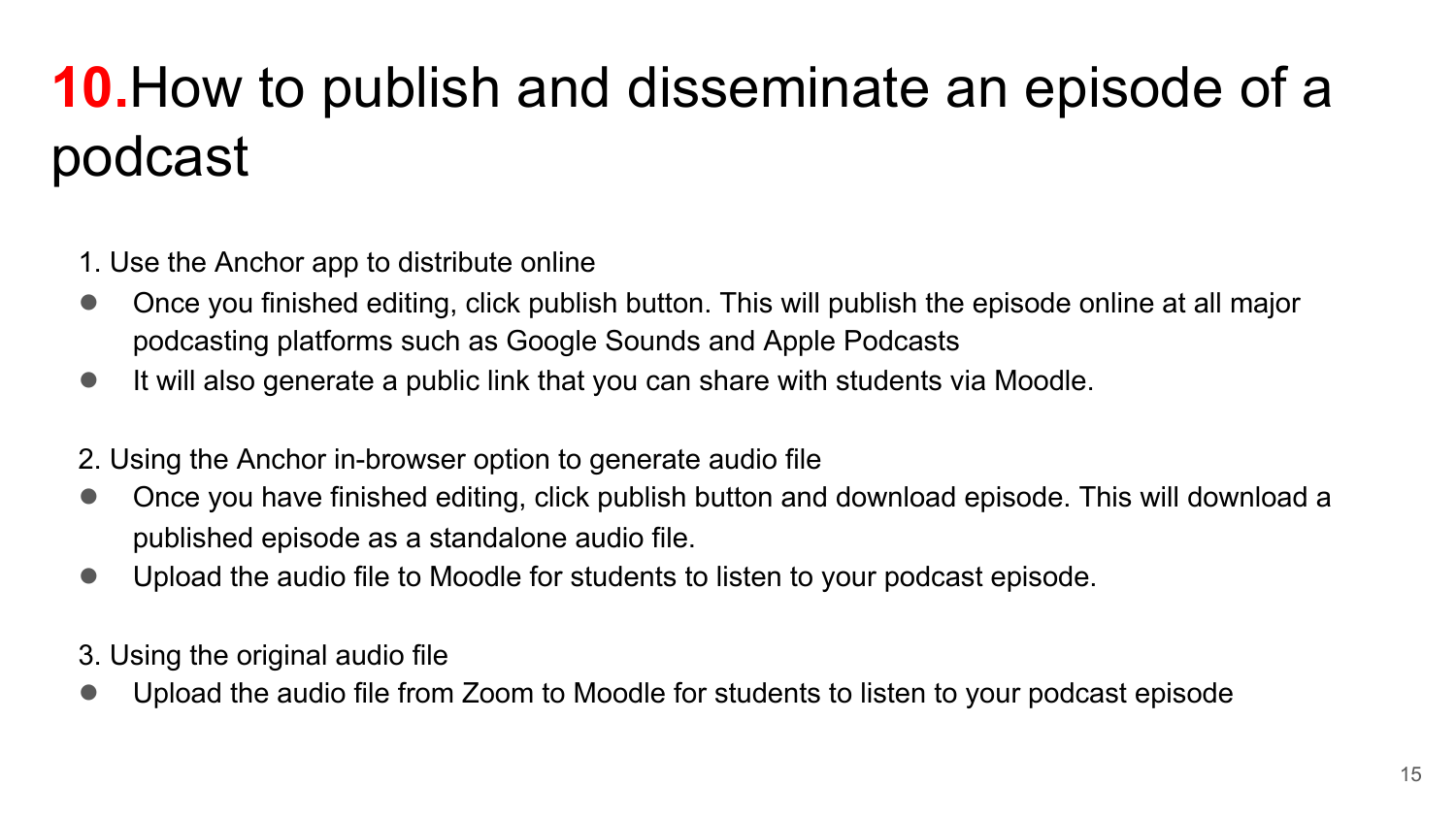## **11.**Conclusion

- 1. Growing popularity of podcasts also in Higher Education
- 2. Easy and accessible technology
- 3. Importance of identified features
- 4. Students' voices: *'it allows passion to come through' 'power of voice' 'less anxiety for words limit', 'on the go/innovative/novel assessment'*
- 5. Opportunity to create Open Sources across academic communities
- 6. Teaching and Learning: easy to develop 'in house' podcasts How to use them as an effective assessment tool still needs further research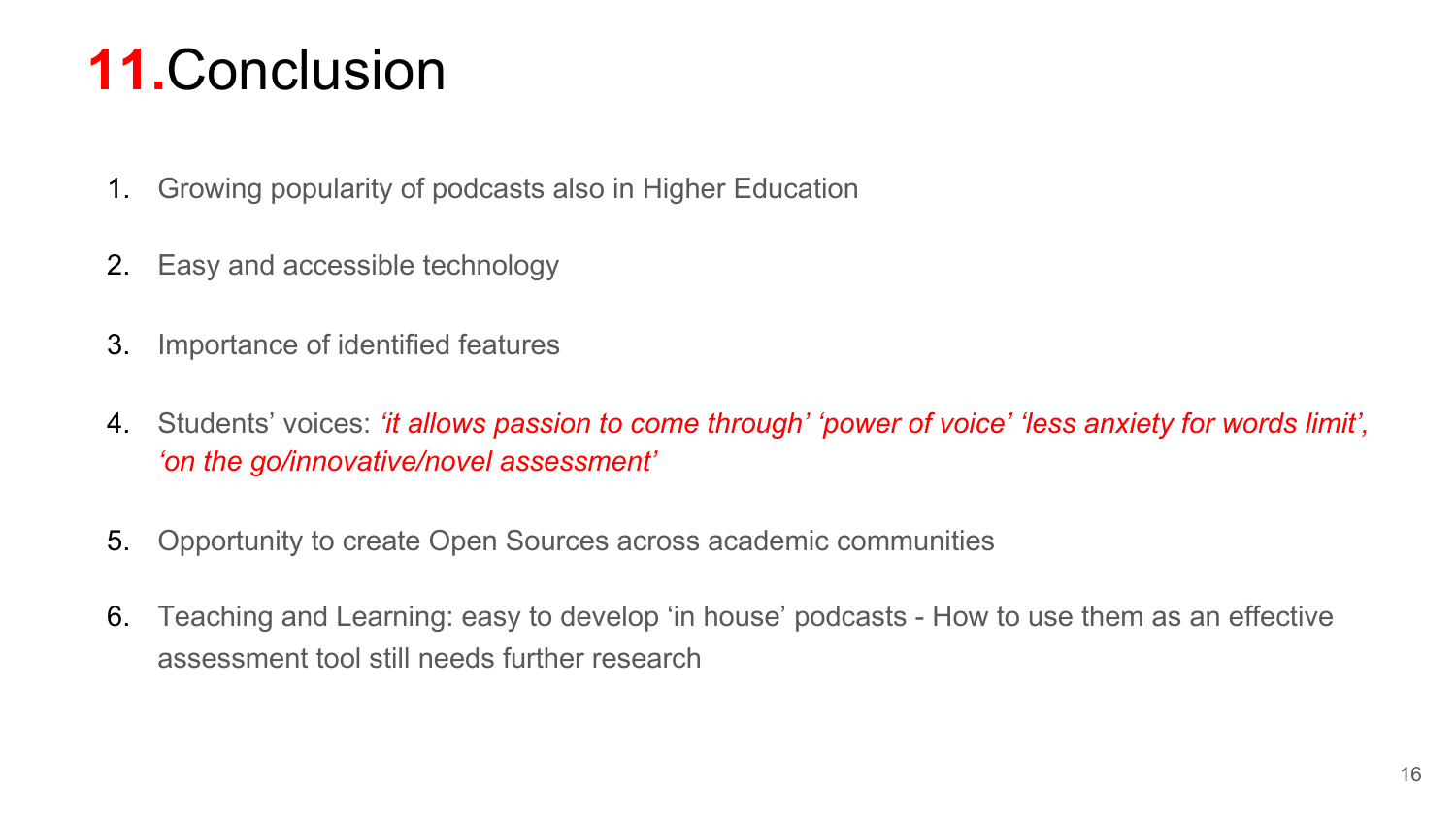### 12.Contact details

- If interested in knowing more about the use of podcast in teaching and learning and assessing students or discussing further opportunities to collaborate
- Or if you want to listen to one of the podcast episodes "Drivers of Change" we develop as a result of this project,

please get in touch and email me: [silvia.gullino@bcu.ac.uk](mailto:silvia.gullino@bcu.ac.uk)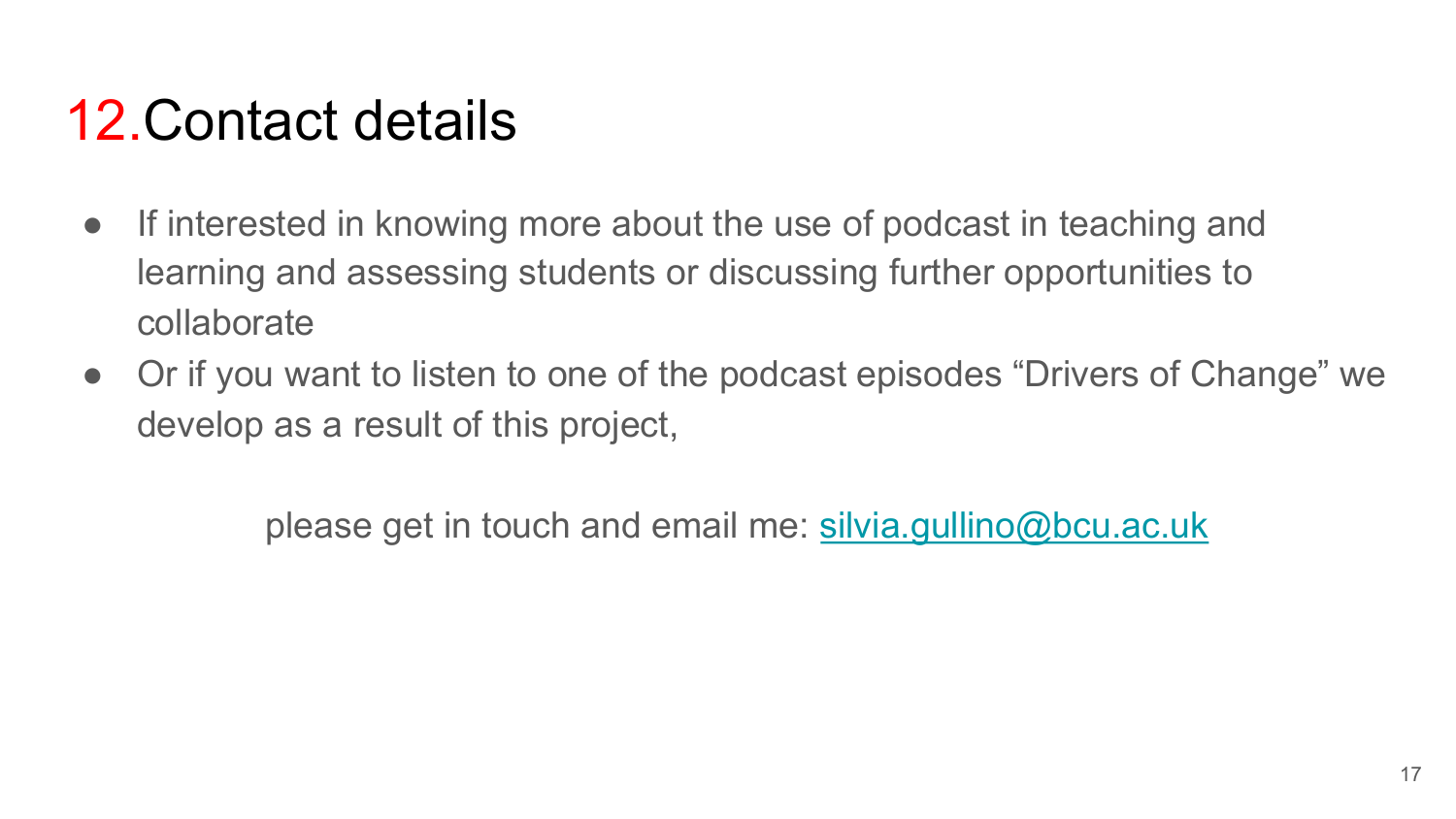### 13.Main references

Campbell, G., 2005. There's something in the air: Podcasting in education. *Educause review*, *40*(6), pp.33-34. Lazzari, M. (2009) Creative use of podcasting in higher education and its effect on competitive agency. Computers & Education, 52(1), pp.27-34.

Lonn, S. and Teasley, S. (2009) Podcasting in higher education: What are the implications for teaching and learning?. The Internet and Higher Education, 12(2), pp.88-92.

Najafipour, S., Najafipour, S. and Raoofi, R., 2020. The Role of Podcasting in Education. *Interdisciplinary Journal of Virtual Learning in Medical Sciences*, *2*(1), pp.34-40.

Ng'ambi, D. and Lombe, A., 2012. Using podcasting to facilitate student learning: A constructivist perspective. *Journal of Educational Technology & Society*, *15*(4), pp.181-192.

Powell, L. and Robson, F. (2013) Learner-generated podcasts: a useful approach to assessment?. Innovations in Education and Teaching International, 51(3), pp.326-337.

Salmon, G. and Edirisingha, P., 2008. *Podcasting for learning in universities*. McGraw-Hill Education (UK).

Walls, S., Kucsera, J., Walker, J., Acee, T., McVaugh, N. and Robinson, D. (2010) Podcasting in education: Are students as ready and eager as we think they are?. Computers & Education, 54(2), pp.371-378.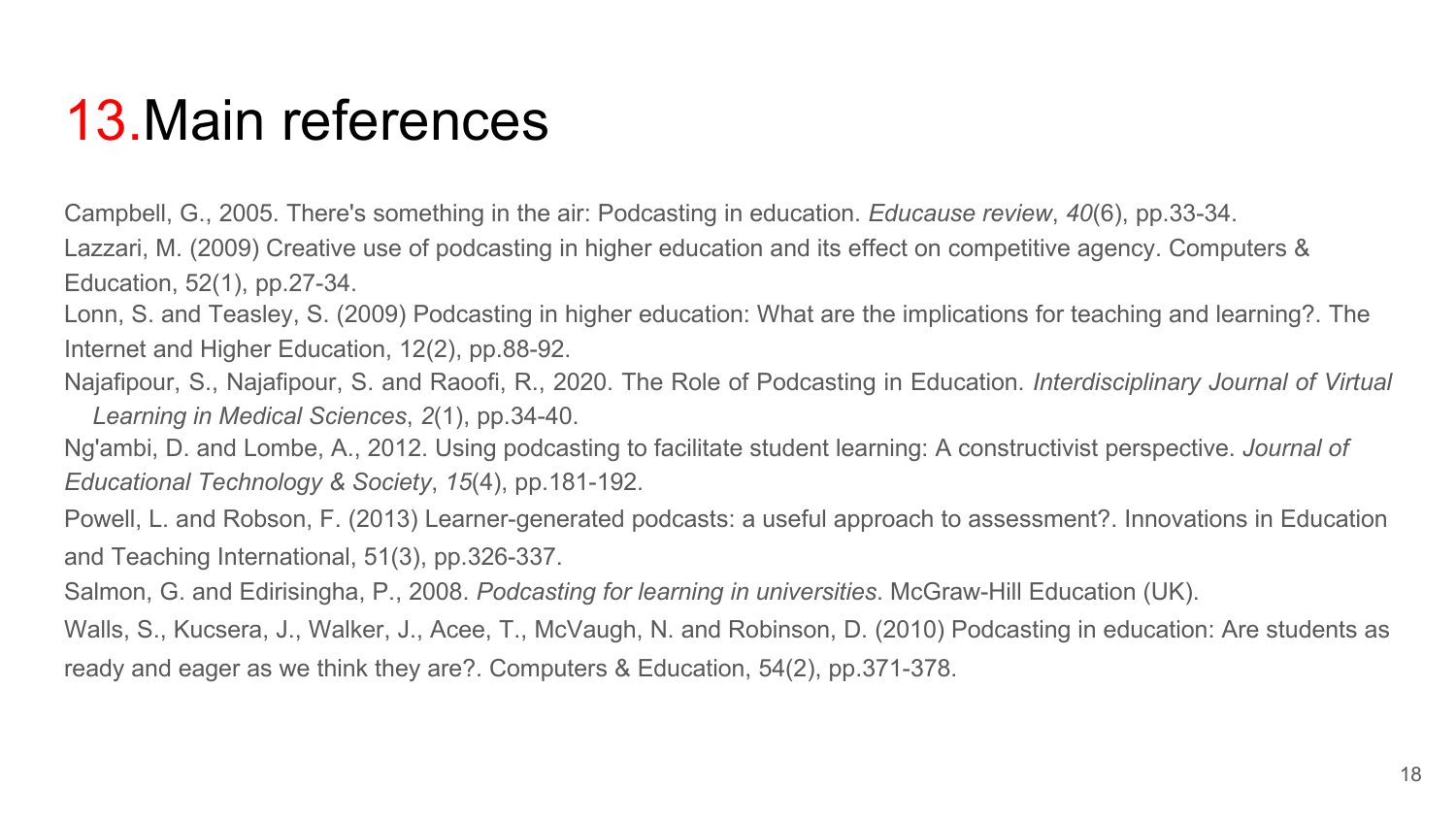# **Appendix**

# From recording to publishing an episode in detail

a How to record a podcast

b The recording and editing an episode c How to publish an episode of a podcast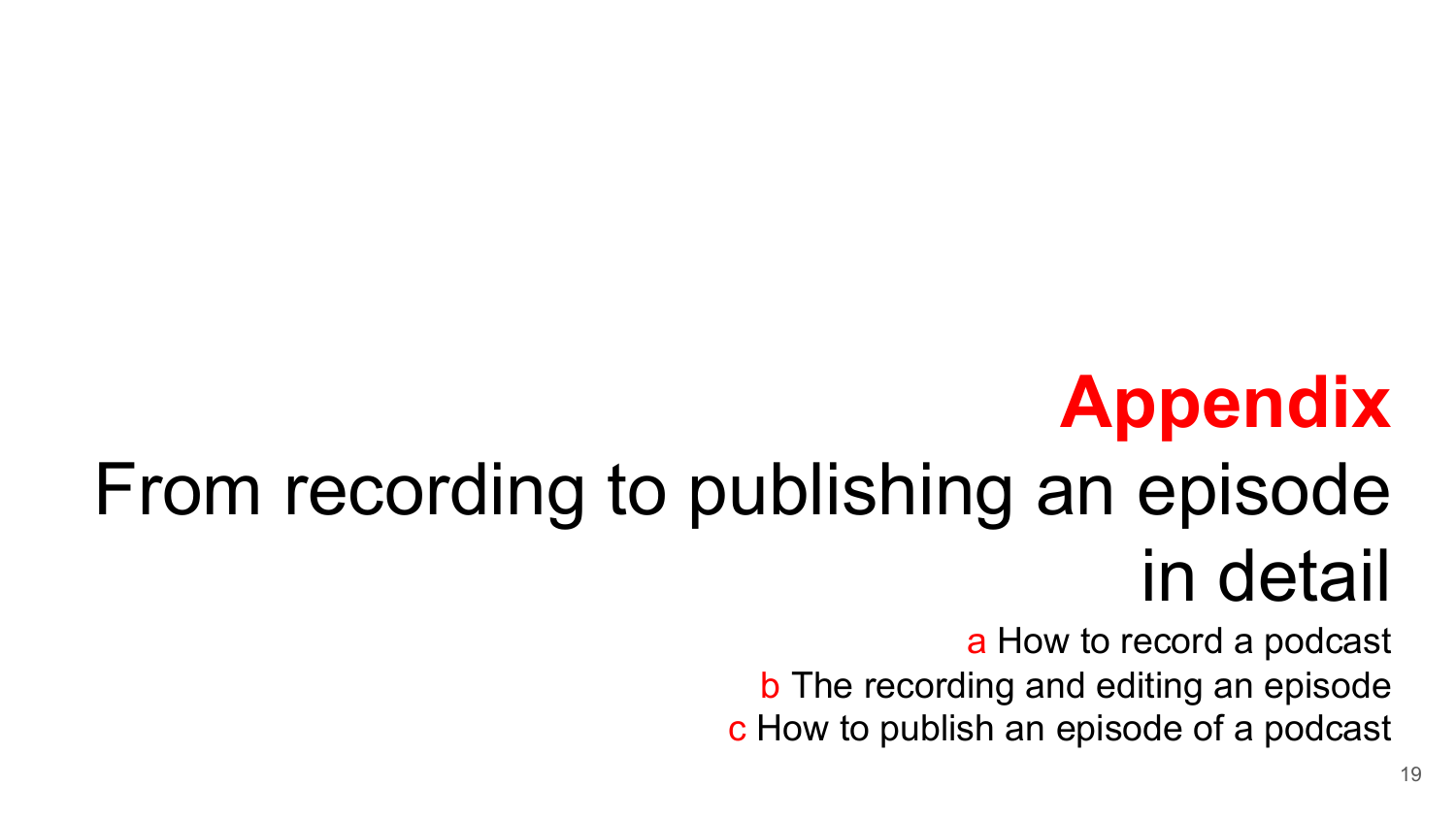### **a** How to record a podcast

This section is intended as a guide for novice podcast producers. It is specifically providing an overview of how to quickly record and publish a podcast of moderate length (15-20min) using mobile and desktop applications. It explains how to easily record a podcast by suggesting the use of simple technology (Anchor App) and three different recording options: one recording occurring faceto-face between the host and guests (option 1) and two based on remote recording (option 2 and 3).

<https://anchor.fm/>

<https://medium.com/swlh/5-tips-to-make-your-home-bound-podcast-as-good-as-the-real-deal-348594087438>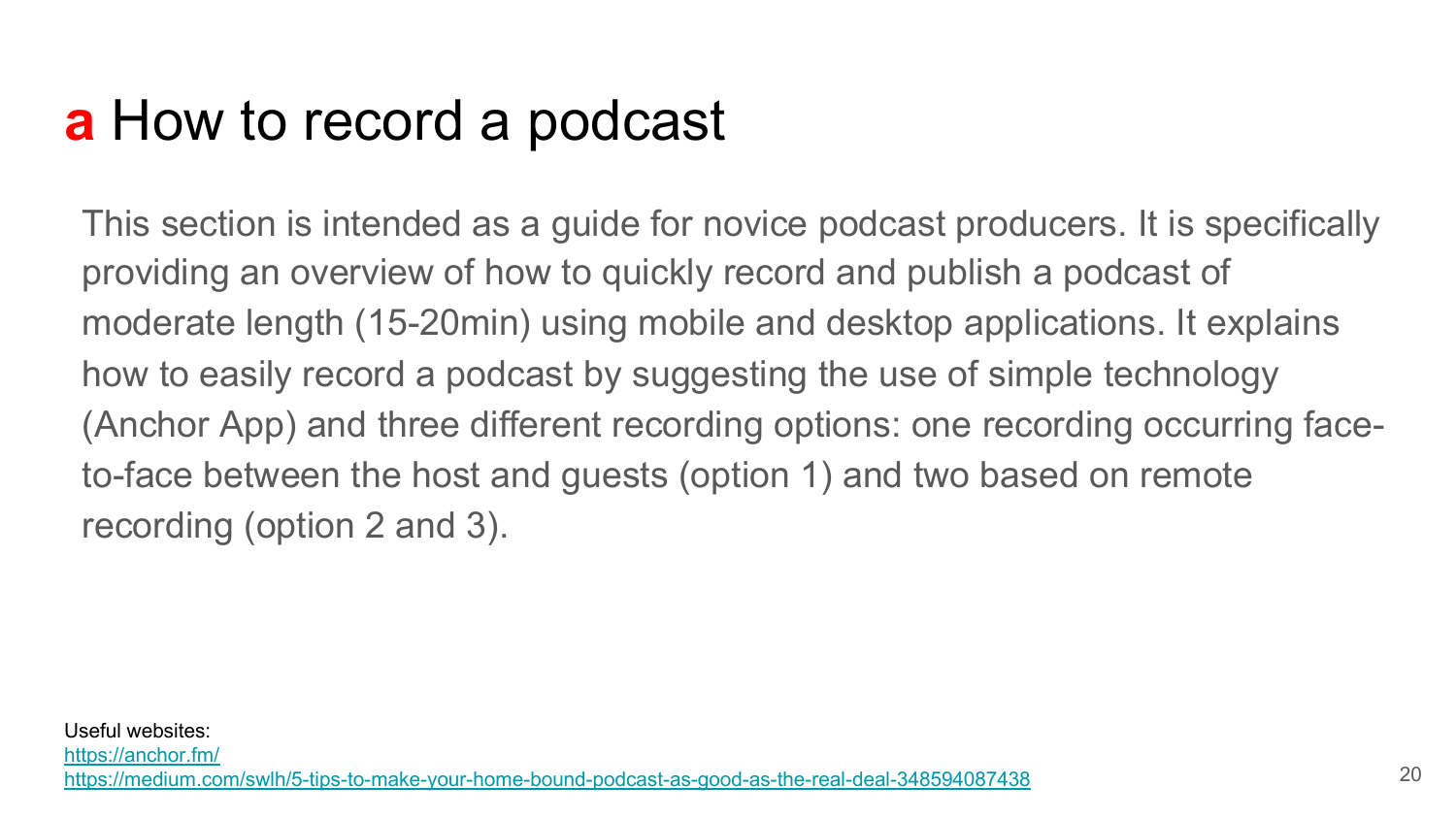### *Suggested technology to record*

#### a. a **smart phone and/or laptop**

b. **Software:** Producing podcasts does not need be a challenging prospect and should not require an extensive understanding of software and the purchase of high-end hardware. Here we focus on two main workflows – a mobile, on the go way of recording podcasts, utilising mobile phone apps and an alternative, utilising platforms familiar to academic users such as Teams/Zoom. Professional podcast producers tend to use digital audio workstations (DAW) to record, edit and produce audio files, however, some mobile apps provide a simplified version which would be perfectly suitable for the novice podcaster. We suggest using the app Anchor, freely available on the Apple App Store and Android devices, due to its simple functionality, ability to record live, edit and produce podcasts, as well as, ability to invite external members to record podcasts remotely. Anchor is freely available on the Apple App Store and Android devices, as well as in-browser version. It is easy to use, therefore recommended for people new to podcasting: simple functionality, possibility to record live (also remotely), edit and produce podcasts.

c. **Microphone:** a 3.5 mm lapel microphone or a USB Microphone are inexpensive to purchase and simple to use. To start with, and test technology, a built-in microphone is usually of sufficient quality.  $\frac{21}{10}$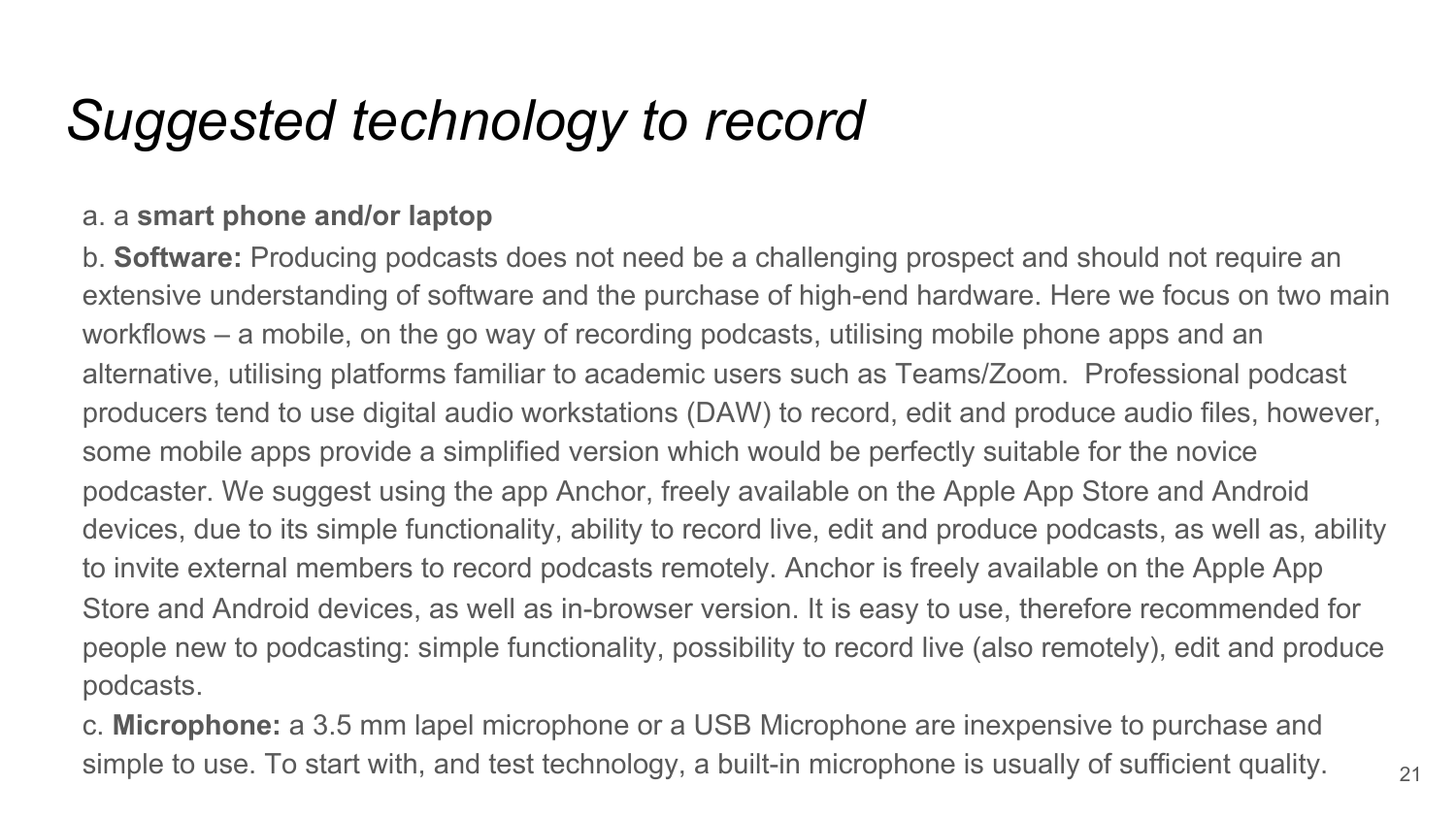### *Pre-recording*

- Download and install the latest version of Anchor, which is available via Android and Apple devices and via an in-browser app.
- Register an account and make sure you are familiar with the interface. Anchor provides a good overview for novices on: <https://anchor.fm/how-to-start-a-podcast>
- Decide the format your podcast will take, for example: nominate a host (if more than one person recording) and create a bullet point list and a skeleton structure of the topics that you would want to cover, plan the general flow of the podcast in terms of timings and topics to be covered. Circulate the draft structure to participants in good time before the recording.
- Book suitable rooms and time. Make sure that background noise is minimised. Allow for some time in the recording for technology testing and housekeeping before you begin the recording.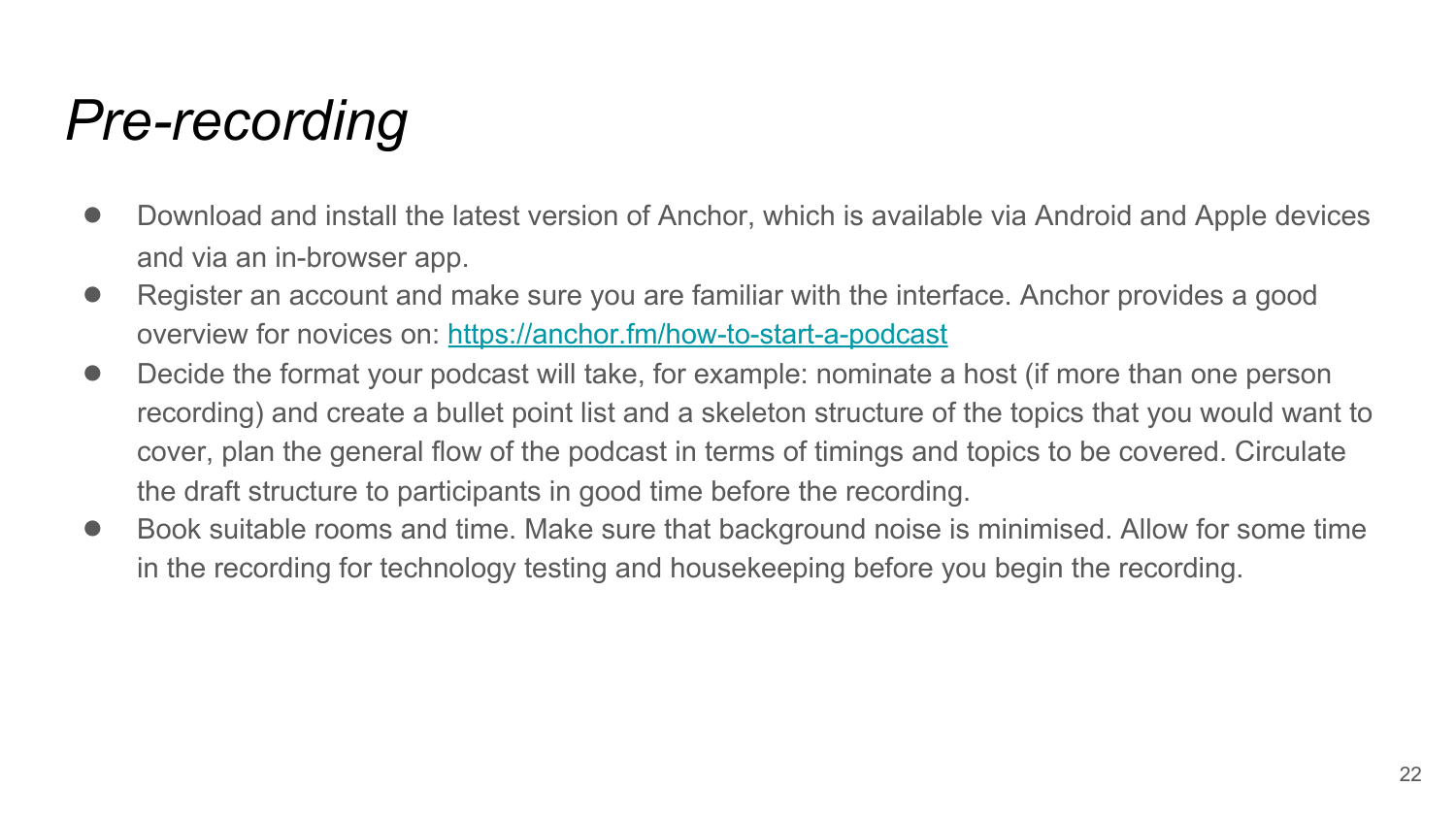### **b** The recording and editing an episode

● As general rules, we recommend you take your time while recording the raw audio files, as those can be edited later, but also to embrace the more informal and conversational nature of podcasts. Following a pre-set structure can help easy any nerves and allow for one-take recordings. Depending on your circumstance, one of the three options below will prove most suitable.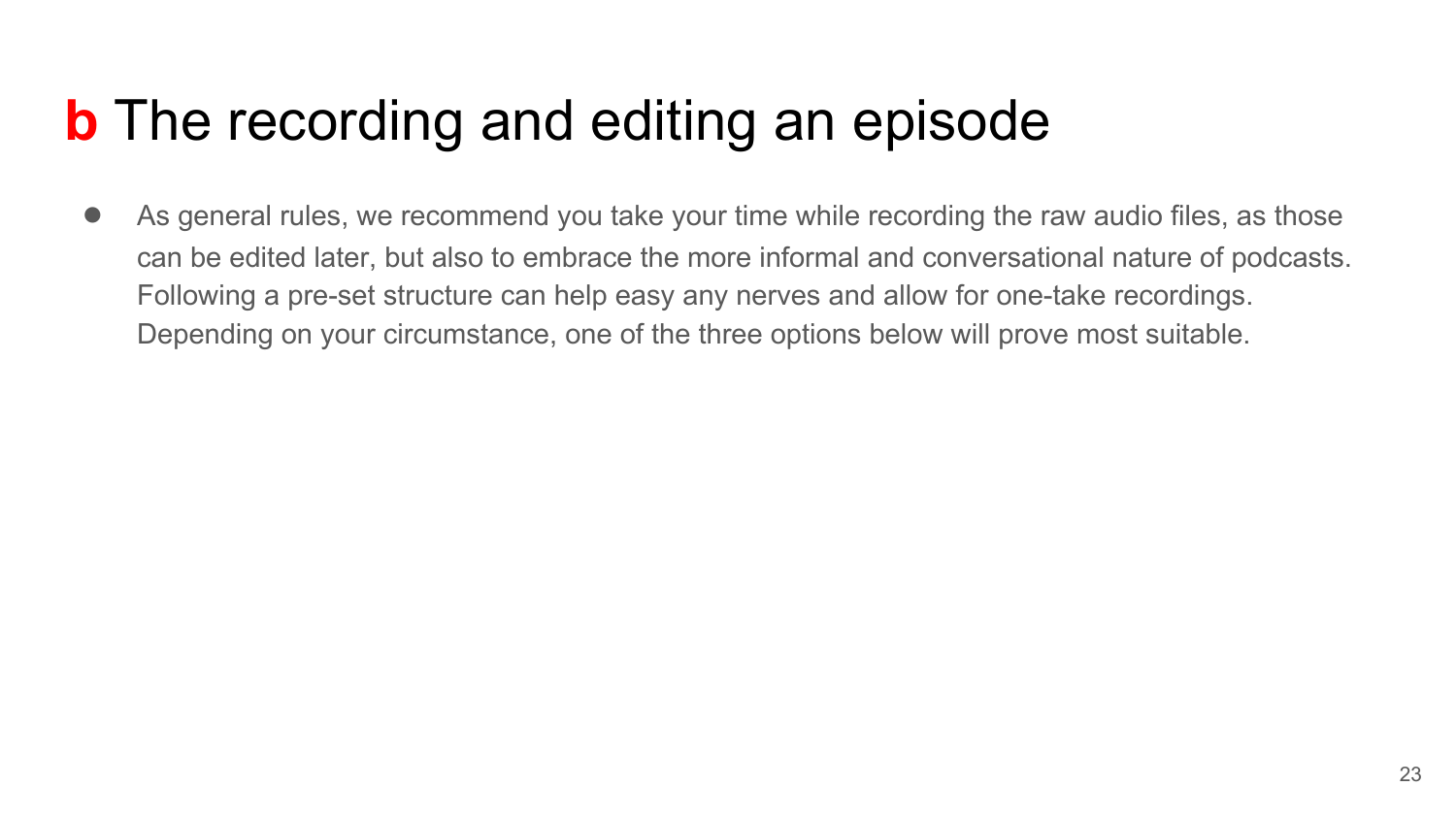### **Option1: Recording in face to face scenarios using Anchor. This option is suitable for on-campus recording with colleagues and students.**

- To record using the Anchor app, click **Tools** or if using the in-browser version click **Create a new episode**
- Press the red microphone button to start recording

Tips:

- Find a quiet location to record from.
- At any point you can stop the recording and resume it.
- While you record, Anchor provides you with the option to add a flag, which can later help you to find and edit the sections of the audio file.
- Stopping the recording using the red button, will allow you to 'Preview your audio'. Stopping and saving the recording will generate the raw audio file.
- To edit the recording click **Tools**. From here, you have the ability to edit the raw audio files that you recorded in a simple manner. You can navigate and add audio segments to the podcast. You can also add interludes, sounds and songs. You can edit episodes both in the mobile app and desktop version.
- You can re-arrange segments in a preferred order. Edits once made can be saved by pressing the 'save changes' button. The episode is then saved as a draft. 24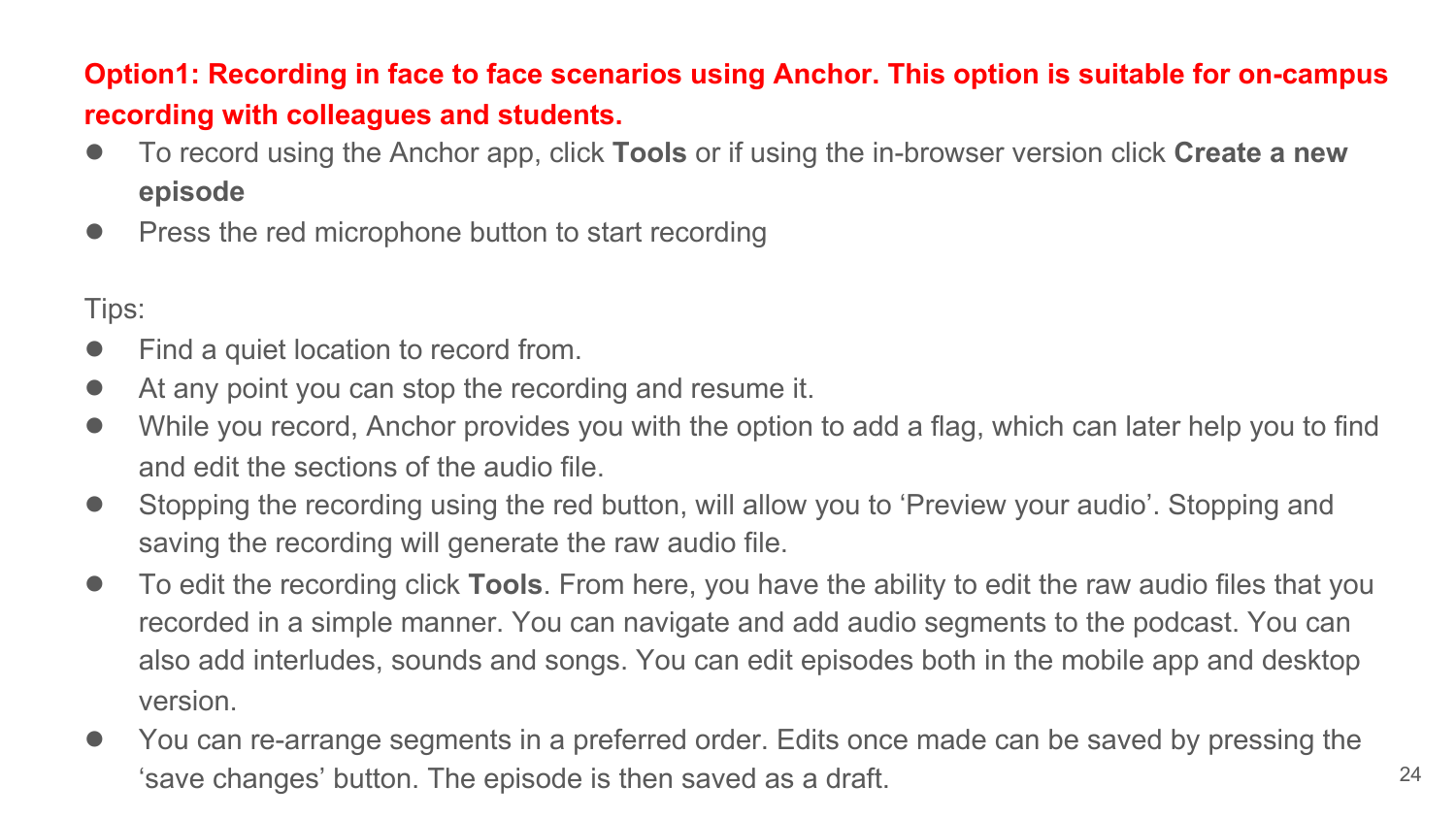### **Option 2: Recording remotely using Anchor. This option is suitable for recordings on the go, using mobile and engaging, ideally, no more than two participants.**

● Anchor allows multiple participants to record podcast episodes remotely through a collaborative link. This is useful when face-to-face recording is not possible (e.g. your guests are in different locations). Click on Tools and on the 'Invite friends to join' option to generate a link, which can be sent to multiple guests (via email or social media). Please note that as soon as invited guests click on the link, they access the recording session.

Note:

- The recording screen will automatically activate when participants join the call through the link. **You cannot pause it** but do not be alarmed as you can always crop bits of audio segments.
- The link can be accessed by people who do not have the app installed, making it easier to invite external members to record with you.
- This modality of recording, particularly useful in outdoor settings, is more complex. Participants in the recording (both host and guests) do not see each other and therefore it is not possible to read other people's body language and the type of communication can be affected. Good structure and clear nominated host are vital for smooth recording.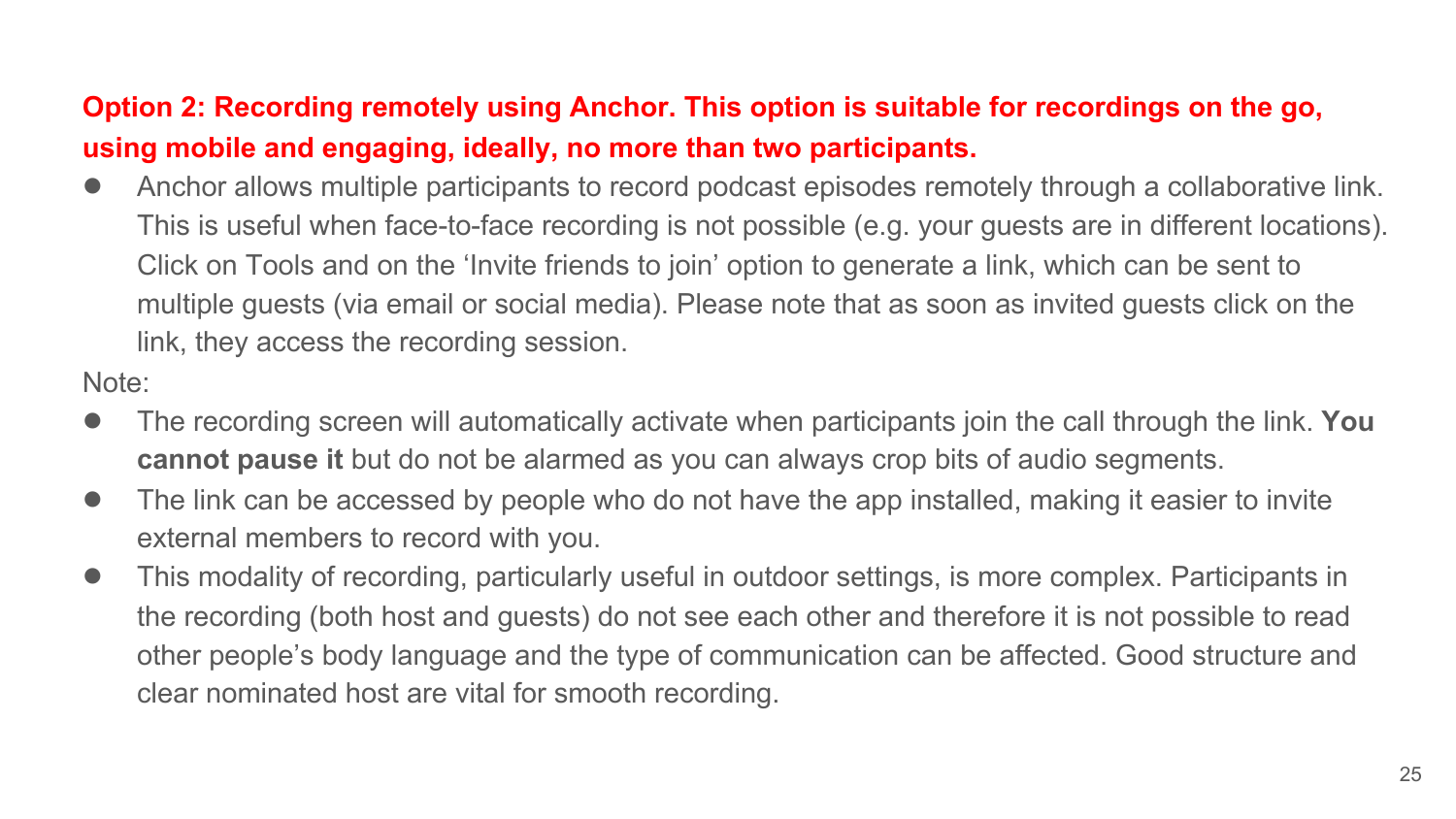Tips:

- Once you are in the Anchor remote recording, you must make sure to not leave it as this will cancel the recording.
- As long as the link is live, you as the host can use it to start a recording again and again. If the call drops or you leave by accident, make sure to reuse the same link again to record new segments.
- Anchor will also allow you to send a link for external participant to record a voice message, allowing an asynchronous workflow, if you are unable to record live. This option is available at the tool section, swiping right.
- Once the recording is left by all participants, Anchor will process the audio in the cloud and save it as a raw file in your drafts. Make sure you have good internet connection throughout.
- To edit the recording click **Tools**. From here, you have the ability to edit the raw audio files that you recorded in a simple manner. You can navigate and add audio segments to the podcast. You can also add interludes, sounds and songs. You can edit episodes both in the mobile app and desktop version.
- You can re-arrange segments in a preferred order. Edits once made can be saved by pressing the 'save changes' button. The episode is then saved as a draft.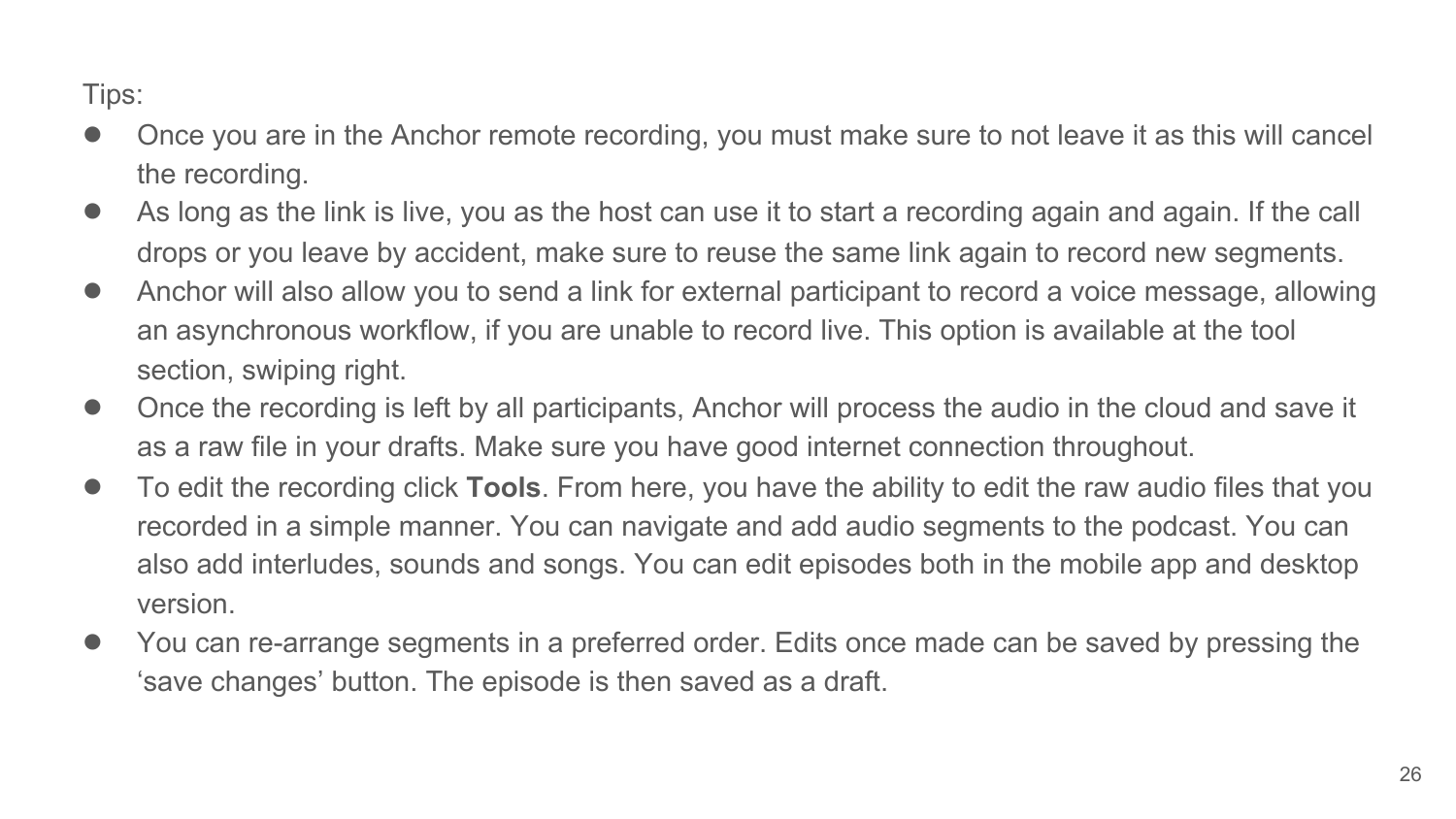### **Option 3: Recording remotely using Zoom/Teams. This option is preferable if there are multiple guests or face-to-face coordination is required.**

If a podcast can only be developed remotely, it is preferable to produce a podcast from a MS Teams or Zoom recording. Using Teams/Zoom has a number of advantages including the ability to be able to see the other participants, and therefore providing useful visual cues. Teams/Zoom are also a wellestablished platform in the post-COVID19 landscape and participants are familiar with its functionality.

Tips:

- Download and install the latest version of Zoom. Zoom is available via Android and Apple devices and via an in-browser app .
- Register an account for free. This will allow up to 40 min of free recording.
- Share the Zoom link and password with podcast quests.
- If you are recording remotely with more than one other person, we recommend the use the desktop applications such as Teams/Zoom, as visual cues may enhance the quality of an audio recording.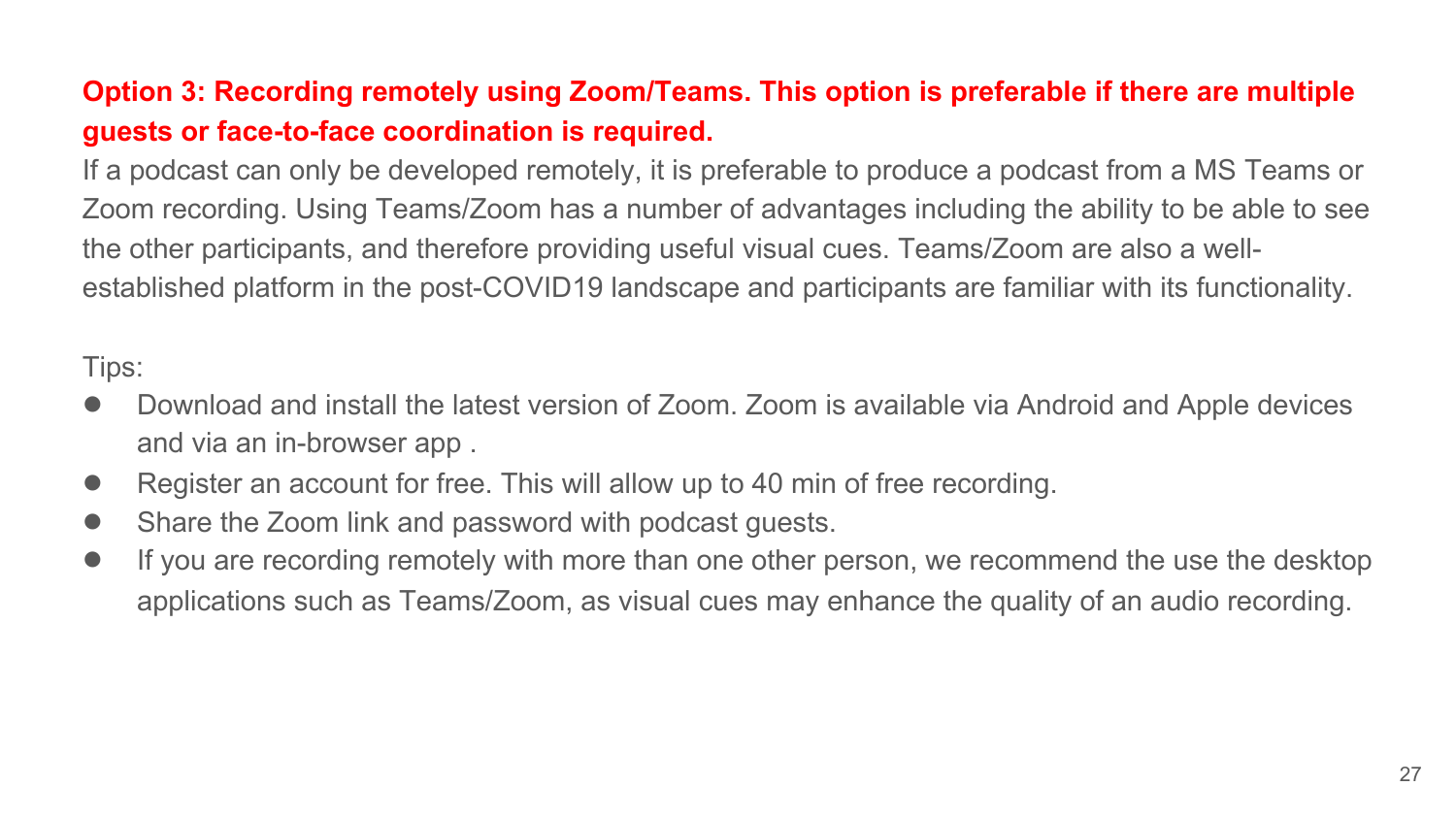- Once all guests have joined the Zoom chat, press record.
- Teams will upload video files in Stream or the Chat so you will need to download those separately. Zoom will provide you with the option to download the audio file after the recording has finished. In both cases makes sure to have stable internet connection. One generated, you can upload the raw audio or video file in Anchor.
- To edit the recording click **Tools**. From here, you have the ability to edit the raw audio files that you recorded in a simple manner. You can navigate and add audio segments to the podcast. You can also add interludes, sounds and songs. You can edit episodes both in the mobile app and desktop version.
- You can re-arrange segments in a preferred order. Edits once made can be saved by pressing the 'save changes' button. The episode is then saved as a draft.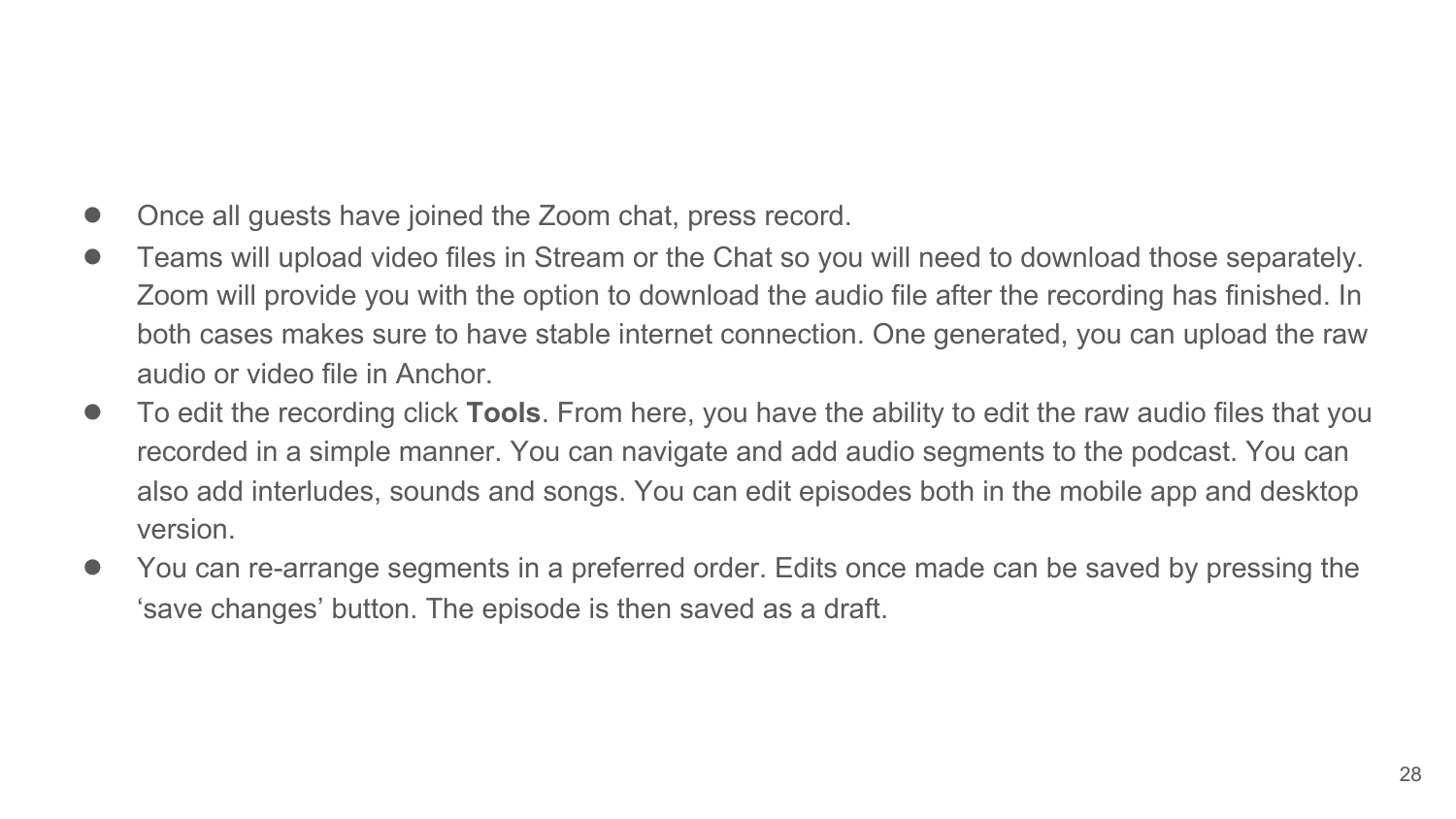## **c** How to publish an episode of a podcast

Publishing your podcast episode and sharing with students:

- 1. Using the Anchor app to distribute online
- Once you finished editing, click **publish button**. This will publish the episode online at all major podcasting platforms such as Google Sounds and Apple Podcasts
- It will also generate a public link that you can share with students via Moodle.
- You can curate your episodes online using the Anchor app and adding supplementary data.